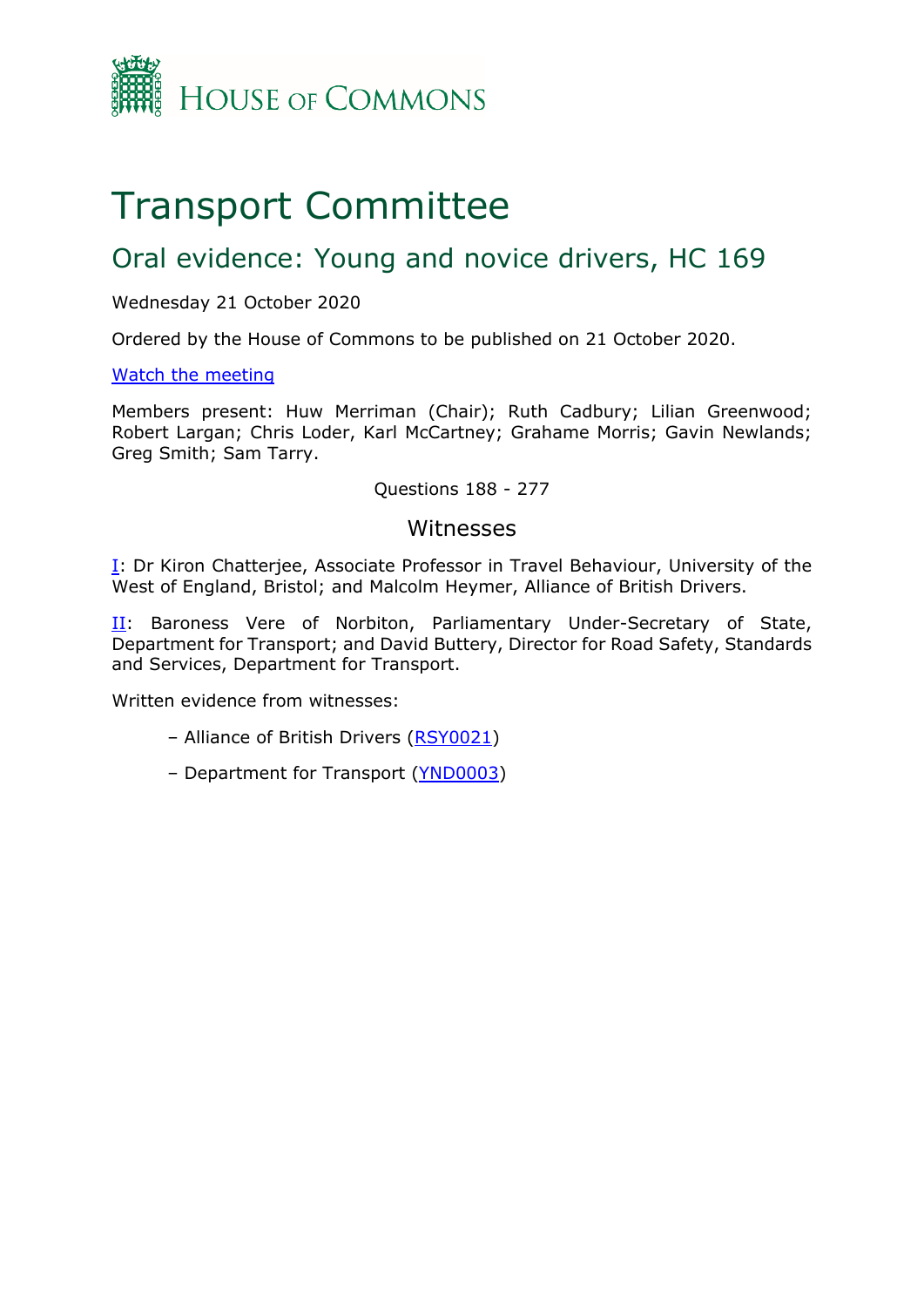

## Examination of Witnesses

<span id="page-1-0"></span>Witnesses: Dr Kiron Chatterjee and Malcolm Heymer.

Q188 **Chair:** This is the Transport Select Committee's final evidence session of our inquiry on young and novice drivers. I start by asking both of our witnesses on our first panel to introduce themselves.

*Malcolm Heymer:* I am Malcolm Heymer, and I am the traffic management adviser to the Alliance of British Drivers. My professional background is in highway and traffic engineering, which I have done for 30-odd years.

*Dr Chatterjee:* Good morning, Committee. My name is Kiron Chatterjee, and I am an associate professor in travel behaviour at the University of the West of England in Bristol. My expertise is researching travel trends and understanding travel behaviour among different groups of the population.

I led a study for the Department for Transport on the reasons why young people have driven less since the 1990s. I also look at how travel impacts on people's lives and have done research for the Department for Transport on how transport access affects certain people's life opportunities.

Q189 **Chair:** Mr Heymer and Dr Chatterjee, welcome and thank you for being with us.

As a recap, this is our fourth and final session. In our first session, we heard from academics and organisations that, it is fair to say, favour some form of change in restrictions. In our second session, we were delighted to hear via Zoom from young people from colleges across the country who are either novice drivers or about to start learning. In our third session, we heard from the insurance industry and motoring organisations.

Today, we are going to further the interest we have in social mobility and how that impacts. We will hear from Mr Heymer, where, it is fair to say, his evidence suggests less change should be brought forward. We will hear from the Minister as a wrapper. We will then write our report with our recommendations, and we will see where we flow from there. That is a recap.

Let us go straight into the questions. I will ask the first one of Mr Heymer. Department for Transport statistics show that young drivers are overrepresented when it comes to traffic collisions. They make up 7% of licence holders but they are involved in 16% of fatal and serious collisions. To what extent do you think further regulation and policy measures are required in order to tackle such a tragic statistic?

*Malcolm Heymer:* When you look at the figures, while novice drivers have a high crash rate in their first year, it rapidly reduces over years two and three, which suggests that drivers learn from their mistakes. The main reason why we have these high crash risks for young drivers is that driving instruction does not include teaching the management of risk, which would make a big difference. We believe that there should be mandatory training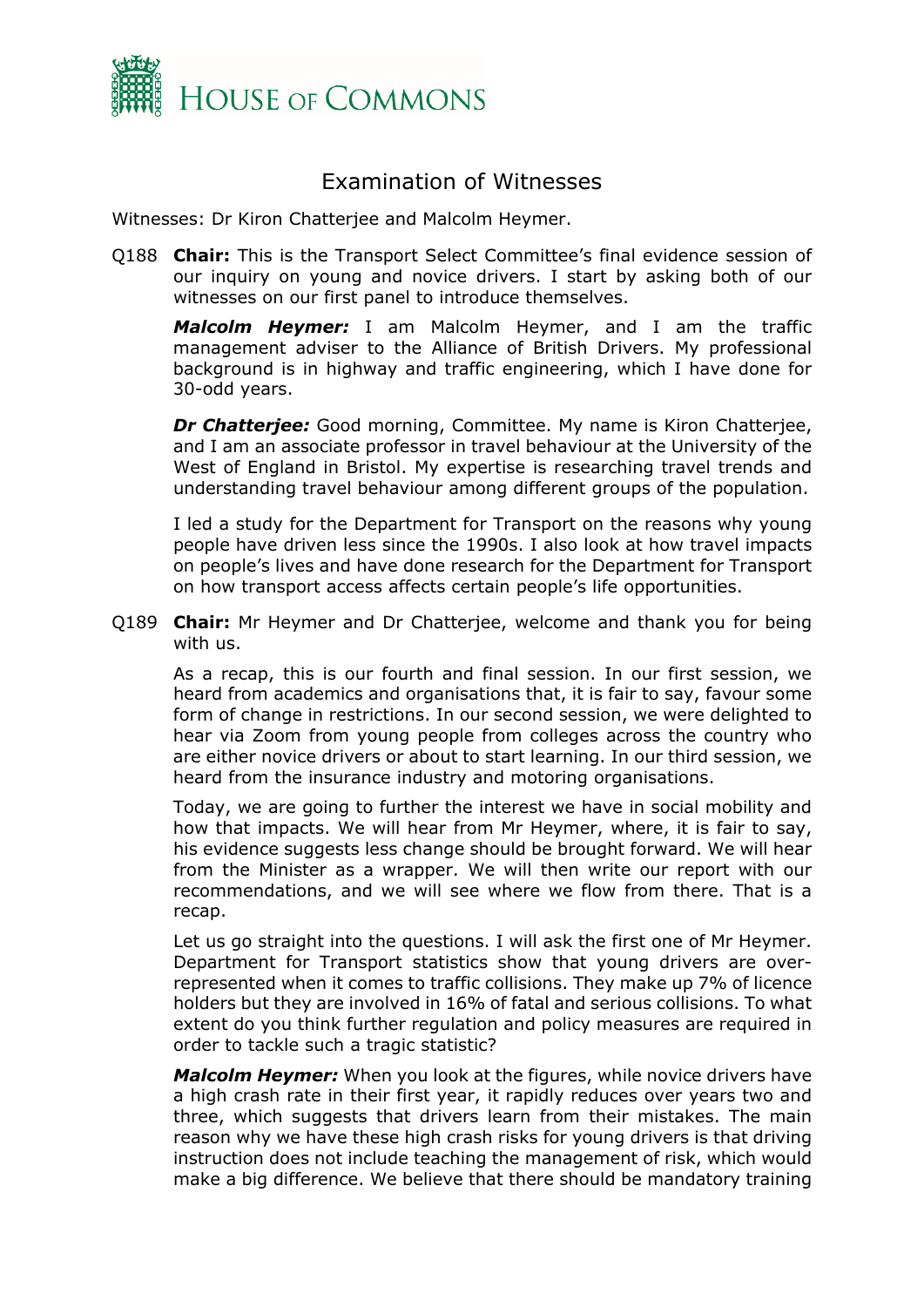

in risk management during the process of learning to drive. In that way, you would reduce that initial high car crash risk for the first year or so.

Q190 **Chair:** When you say there should be mandatory training at the initial stage, can you explain a little more?

*Malcolm Heymer:* It should be a requirement that drivers are taught how to manage risk, including things such as how to resist peer pressure from young passengers, which is an issue with young drivers. If there are young people in the car, the driver may be goaded to drive faster. It is possible to teach people to resist that. These things should be included in the runup to the driving test, and the driving test should include questions on those measures.

Q191 **Chair:** That is a great opening statement. We will come back to some of those points, so I will not delve further now.

Dr Chatterjee, do you have a view on that? I know you are here to talk about the social mobility issues for young drivers, but equally I would be interested in your views on that statistic.

**Dr Chatterjee:** The increase in accident risk for young drivers has been well covered by the other witnesses and in submissions from the Department for Transport, TRL, et cetera. The overall number of young drivers killed on the road has decreased substantially since 1990. We heard that it has gone down from 450 in 1990 to about 100 in the last couple of years. That is really welcome, but it is not unexpected given the point I wish to cover later, which is that young people are driving far less than they were 20 or 30 years ago. The risk remains very high for young drivers compared with other age groups, apart from those that are very senior in years. Further steps to improve the safety of young people would be appropriate and potentially welcome for young people themselves to reduce the stresses of driving.

Q192 **Sam Tarry:** Dr Chatterjee, we read your research and also the research from the DFT. There is some pretty serious evidence that personal car access can enhance social mobility, particularly in access to employment, ability to visit different services and social participation. My colleague, Greg, will come in about the rural aspects of that, but I want to focus on the urban aspects.

I have two questions. First, could you tell us more about the specific ways you think that car access influences social mobility for young people, and, secondly, do you think that that is more or less necessary for people in urban areas? I represent a constituency just into Essex where, for many people, car is still king.

**Dr Chatterjee:** First of all, we need to recognise that fewer people have a driving licence and car access than you might think. We need to put aside our experiences from when we were at the age where we could drive. Things have changed very recently, at least for me since I was that age. The situation 20 years ago was that about half of 17 to 20-year-olds had a driving licence. It has gone down to a third now. Of those who have car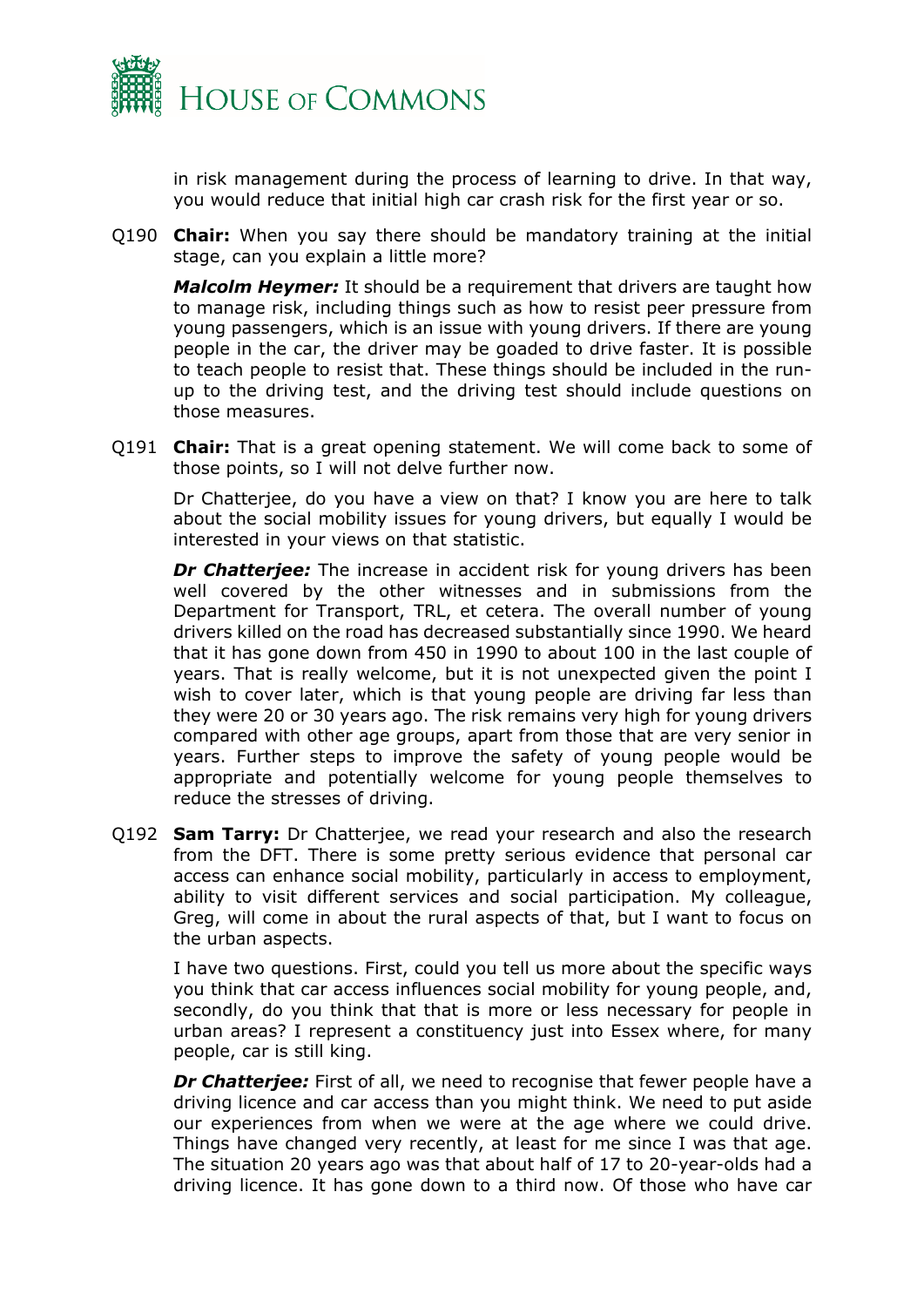

access and a car available that they can drive when they want to, only a third of 16 to 24-year-olds—the group you are concerned with here—have that access.

The majority of young people are, for various reasons, having to manage without cars at that stage in their lives anyway, but I would not say that that presents a good situation at the moment. I think transport, along with other factors, leads to issues about life opportunities and forms a barrier for young people getting on in their lives. That is not purely an issue about car access. It is an issue about the wider transport system.

We see a mixed position from the perspective of young people themselves in that those living in urban areas—where there has been an increase in the proportion of young people over recent decades—are more accepting and happy to forgo moving into car use early on in their adult lives. When we speak to young people, they often say they have other priorities and are reasonably comfortable with managing until their life moves on to when they start a family and move to full-time employment.

We see that there are young people in rural areas but also on the peripheries of urban areas who are struggling to reach opportunities, and for those young people the car could be very valuable for reaching employment and other opportunities, but it is exceptionally expensive. The key issue with car access is not so much the learning process; it is more the costs involved—the cost to learn to drive to start with but also, subsequently, the cost of insurance and running a car.

The big issue for social mobility is the transport cost. That is consistently cited by young people themselves in the evidence as being the key barrier. The issue is just as much public transport where getting a car is not really a realistic option, certainly at 16, and in the next few years. It is the cost of public transport and the wider transport system and availability of transport that is an issue. I would suggest the focus needs to be more broadly on the overall transport system.

Q193 **Sam Tarry:** My experience in Ilford South is that we have some of the highest postcode costs for insurance anywhere in the country, and, more often than not, young people especially but even people into their 20s and early 30s face paying more for their insurance than the actual value of their car. That is definitely a major factor.

Do you think this is going to get worse? There were announcements overnight about potential cuts, in London, to the discounted cost of travel for young people. It does not leave too many options if people cannot afford public transport, if private transport is too prohibitive already.

*Dr Chatterjee:* We have seen over the past two decades a reduction in the real incomes of young people, or they are static, while the incomes of other age groups have risen with costs. On top of that, we have increased housing costs for young people, so their overall disposable income has shrunk. Transport affordability has become more of a problem for them,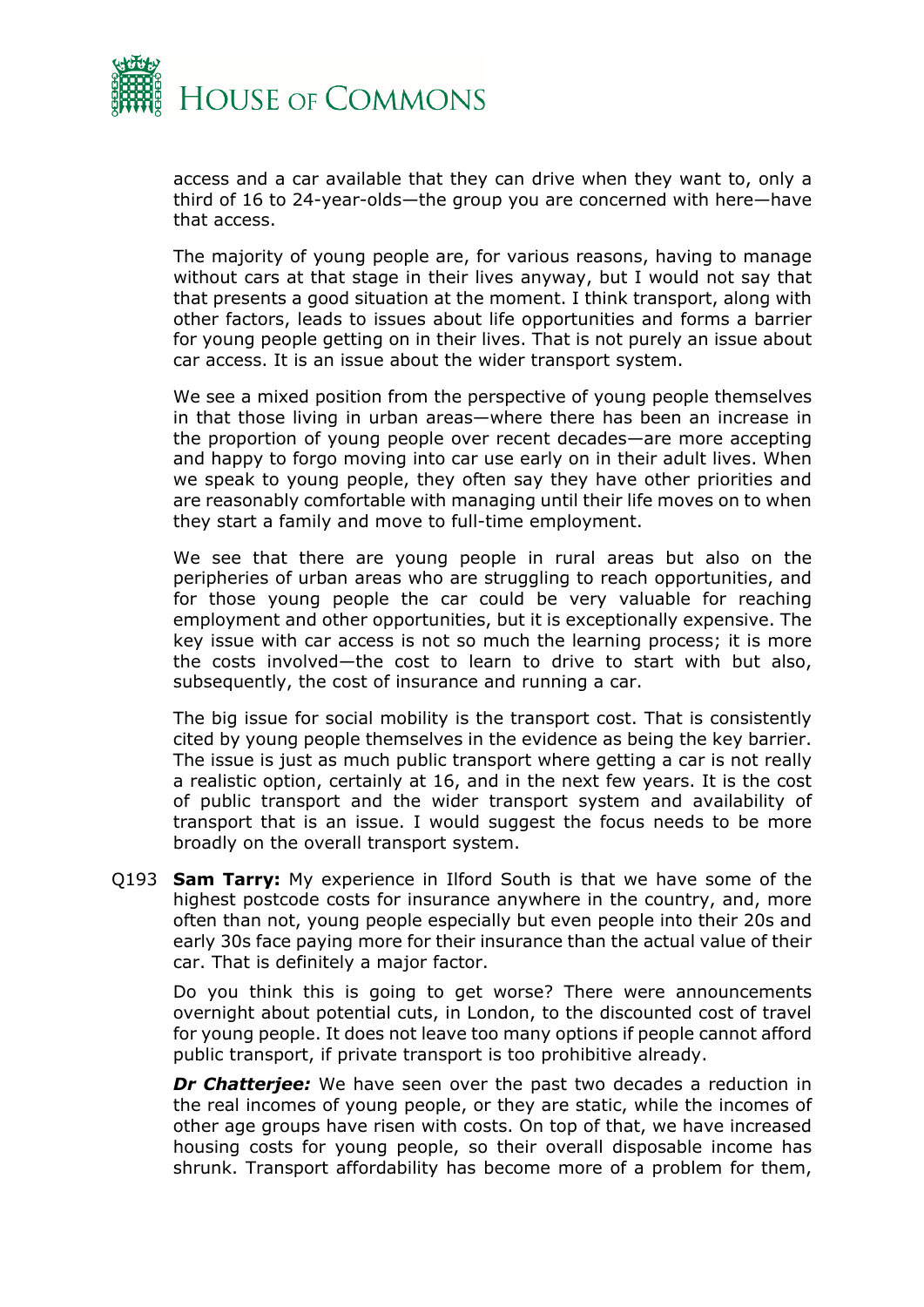

especially when transport costs have risen more than inflation, particularly public transport costs. As I said earlier, two thirds of young people do not have regular access to a car and are reliant on public transport. So those increases in public transport costs are real problems.

Studies have shown that they discourage young people from staying on in education at 16 or 17 years of age where education is some distance away and the transport costs prevent them. We know that public transport availability and costs discourage young people from looking for jobs further afield from their local area.

You mentioned that London had a scheme for free bus travel for those under 18. Evidence shows the value of that to young people. That is under challenge at the moment with difficult circumstances. Manchester took the approach of providing free bus access up to the age of 19, which is an example of the type of step that can keep opportunities open for young people.

**Sam Tarry:** I couldn't agree more. Thank you very much.

Q194 **Greg Smith:** Some of the points have been covered in your earlier answers, but I would like to drill into the urban-rural split from a rural perspective. Just as Sam talked about his constituency being majority urban, my constituency is 335 square miles of north Buckinghamshire countryside where most constituents have at least a 20-minute drive to the nearest railway station. Buses are few and far between. I am not saying there is no bus service, but bus services are limited.

Dr Chatterjee, from your research, is there an ability to put a number, a statistic or some sort of quantitative data on the impact particularly on young residents in rural areas reliant on access to a vehicle or getting lifts, travelling via car—whether it is them driving themselves or being driven which then impacts their life chances and ability to access further and higher education, employment, and their ability to take those first steps on the ladder of their career?

**Dr Chatterjee:** First of all, before looking at the effect it has on their opportunities, let us be clear that young people in rural areas use cars more than those in urban areas: 17 to 19-year-olds drive three times as many miles per year as those in urban areas—2,500 miles per year compared with 800 miles per year. That is not their only means of travel. You expect them to be travelling about double that. It is still not the entire picture.

Additional barriers to driving for young people who live in rural areas and peripheral urban areas would not be welcome given the distances they need to travel to reach opportunities. On the other hand, measures that would genuinely improve the safety of driving would widen confidence and abilities among the young population to drive. Those increases in safety could drive down insurance premiums, and you heard about the link there.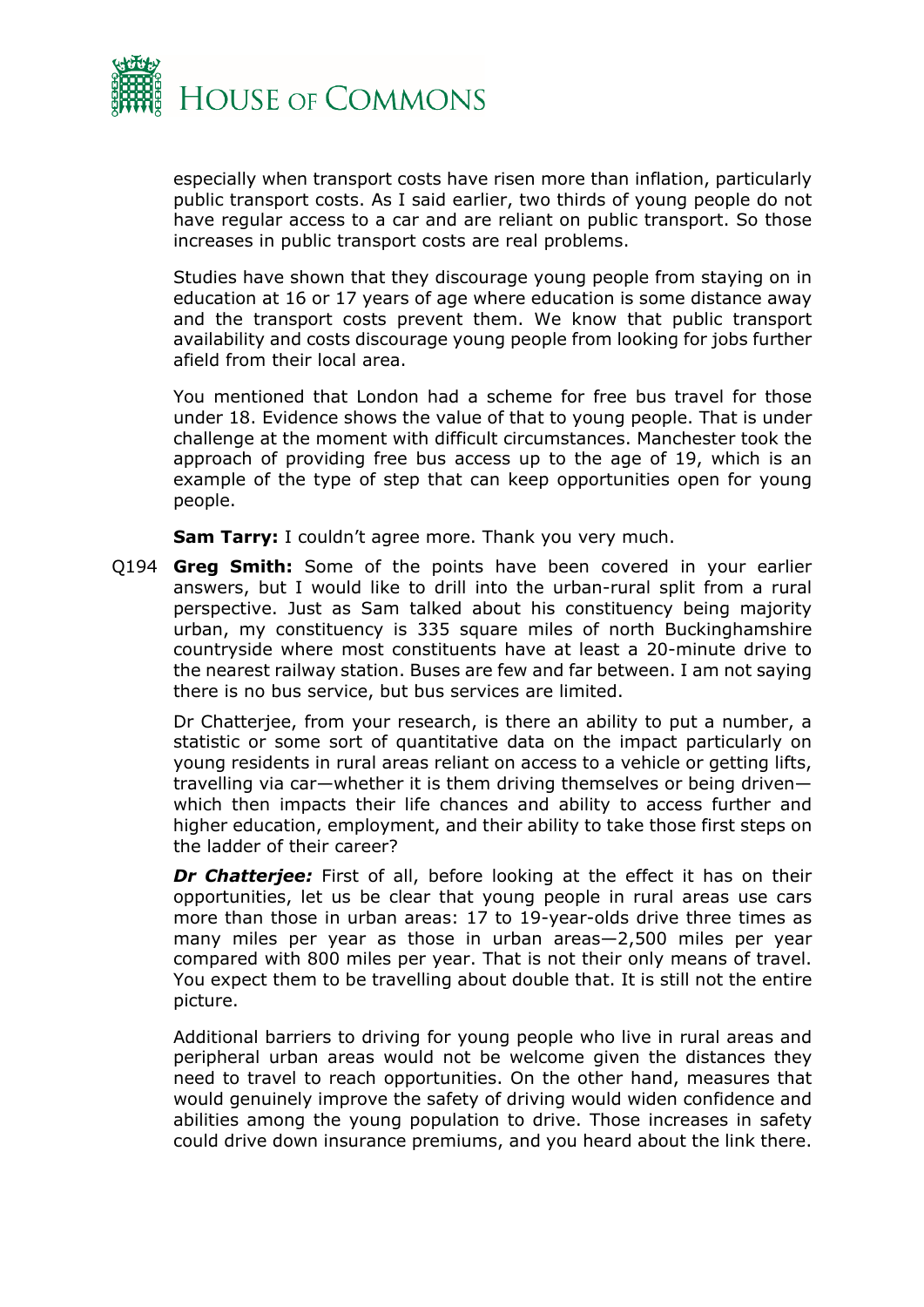

Further barriers to driving in rural areas would not be welcomed by young people and would not be helpful for the opportunities for those people. There will always be, even in rural areas, a significant proportion of young people who are not keen on driving, not able to start driving straightaway, and we need to see what can be done creatively with other options of public transport. New options are becoming available with technology, smartphones and apps, for example, connecting people to shared transport, shared ownership and shared lifts, and more efficient public transport services, which can be tailored to pick up young people for essential needs.

Q195 **Greg Smith:** Mr Heymer, can I briefly get your thoughts on that from those whom you represent? What are your views on the necessity of ensuring that as many opportunities are available as possible—if we might say as liberally as possible—to enable young people in rural areas to learn to drive and to drive particularly through the lens of social mobility and their own life chances?

*Malcolm Heymer:* Access to cars in rural areas is vital. I live in the centre of Norfolk, which is even more rural than Buckinghamshire. Apart from acknowledging that there are good transport links into Norwich—other than that—anywhere you want to go you have to go by car. The distances are quite large. We are certainly in favour of any measures that would bring down the costs of car ownership for young people, and that would include better training in risk management. They would have fewer accidents and, hopefully, as the accident risk comes down, so do the premiums.

**Chair:** Mr Heymer, could you approach the microphone a bit closer? Project yourself a little more, because you are coming through quite quietly.

Let us move to the cost of insurance and other barriers to car access. I mentioned before that we have had the insurance industry before us and we would like to delve a little deeper.

Q196 **Chris Loder:** I wanted to ask a little bit more about insurance. To begin with, I would be very interested to understand your opinions on the effect that insurance costs have on the social mobility of young people.

*Dr Chatterjee:* To start with, cost is an issue, but it is not the only difficulty for young people starting to drive. When asked the main reason for not learning to drive—I will come to insurance in a moment—the cost of learning is cited by 25% of 17 to 20-year-olds. Not being interested in driving is cited by 16%, and being too busy to learn by 15%. Compared with 10 years ago, the trend has been that cost is being referred to less often: 10 years ago it was 34% and it is now down to 25%. Young people more often say that it is for other reasons: they are not interested; they are too busy; there are other ways for them to manage.

Q197 **Chris Loder:** Do you think these statistics are distorted in that they favour urban areas over rural areas, simply because those in rural settings, as my colleague, Greg, said just now, have no choice, and as a result we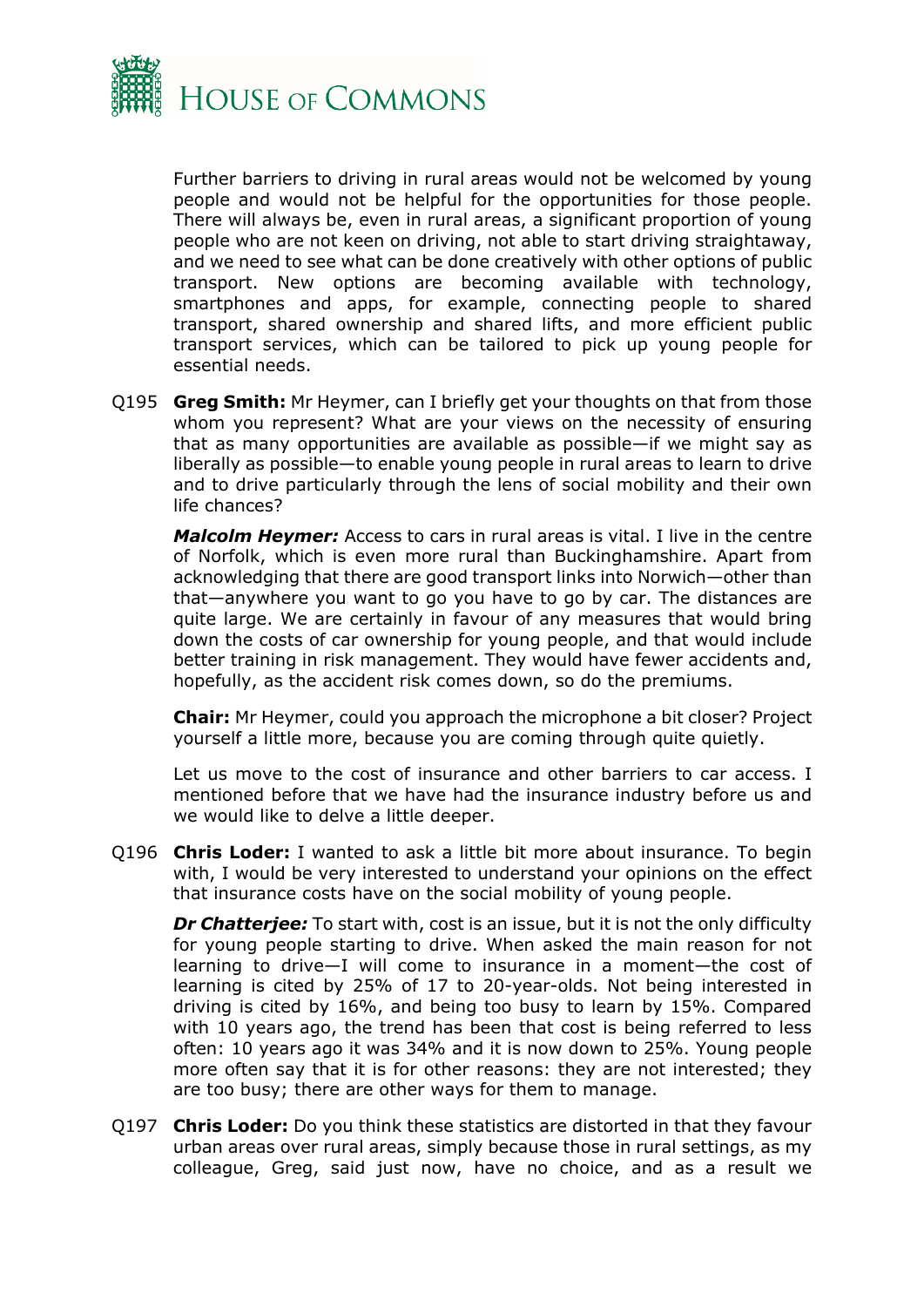

sometimes see the results of surveys such as these imbalanced because of the level of urban response?

*Dr Chatterjee:* That is a fair point. That is the overall average. Yes, I agree. If you drill that down, you would see that those in rural areas are likely to cite costs more given that the need for them to have a car will be greater.

Q198 **Chris Loder:** In terms of social isolation, would you agree with the point that insurance costs have a huge effect in reducing social mobility and increasing social isolation for those youngsters in rural settings?

*Dr Chatterjee:* I do not think we should over-blow the cost of insurance. The cost of insurance is cited by only 2% as a reason for not learning to drive. At the stage of not having learned to drive, the cost of driving lessons will be uppermost in your mind and not subsequent insurance. Still, 2% is a low percentage. When you drill down, those with lower incomes cite costs, and they are not so likely to cite not needing to drive. For those with less means, costs feature highly. There has been an important trend in employment locations over the past 20 or 30 years.

Q199 **Chris Loder:** With the greatest of respect, the purpose of these questions is to focus on the insurance bit—I am sorry to push you on it—rather than the other areas, which other colleagues will cover. We very much need to tease out the insurance bit. You have answered the first bit. Can I ask Mr Heymer that question and then I will come back to you, Dr Chatterjee?

*Malcolm Heymer:* My view is that insurance costs are an issue, and some of the prices of insurance premiums are quite mind-boggling. Clearly, people on low incomes are going to find it almost impossible to learn to drive and get insured. That is particularly important in rural areas.

Q200 **Chris Loder:** Would you share the view that those youngsters in rural areas suffer more because of high insurance costs than those in urban areas?

*Malcolm Heymer:* I would say so, yes.

Q201 **Chris Loder:** Dr Chatterjee, do you have a clear breakdown of survey responses for urban and rural youngsters? It would be good to compare the two.

**Dr Chatterjee:** I have not seen an opinion on insurance costs split by urban and rural, but, as I was saying previously, I have seen a split on income. We do see lower incomes—

Q202 **Chris Loder:** How does the income split relate to urban and rural?

**Dr Chatterjee:** Geographically, whether it is rural or peripheral urban areas, you have a higher proportion of people on lower incomes these days.

Q203 **Chris Loder:** Did you say a higher proportion of lower incomes in rural areas?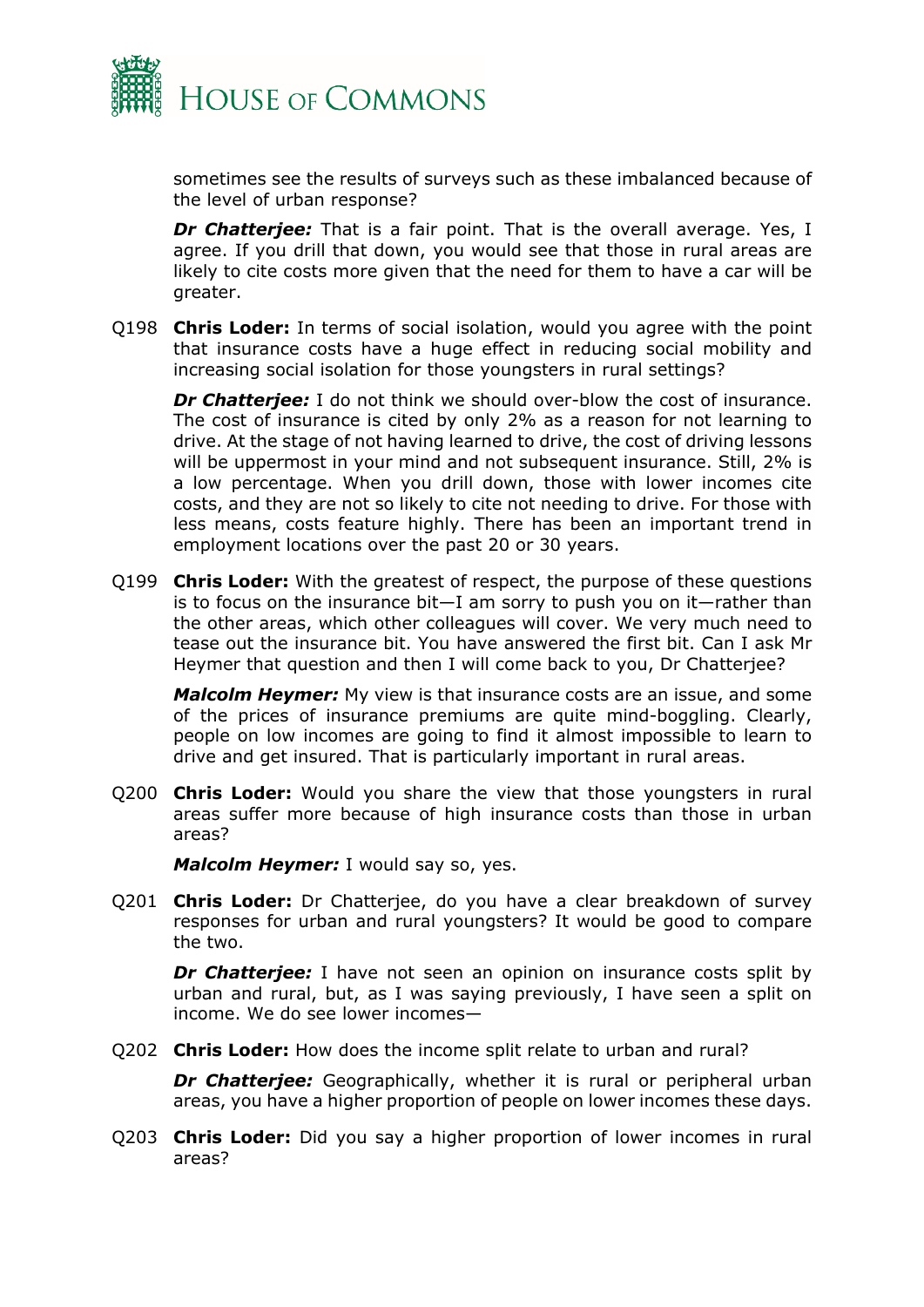

*Dr Chatterjee:* Young people in rural areas and in peripheral urban areas where using a car is a more important option. It ties in with your concern about those young people with lower public transport access. Those with lower incomes are concerned about cost.

Q204 **Chris Loder:** How would you like to see insurance premiums reduced? Do you have any observations about that?

*Dr Chatterjee:* You have heard from the insurance industry. They are setting their prices according to risk. I am not an expert on the insurance industry. It is a reasonably objective process. Anything that can be done to improve safety for young drivers will in turn reduce insurance costs. We need to identify which of the measures under consideration—whether it is improved driver learning requirements, graduated driving afterwards or black boxes, but whatever is effective at reducing risk for young people could help to bring down those insurance costs and make mobility more easily available to those in all areas.

Q205 **Chris Loder:** Do you have a view that the insurance companies make too much money in terms of profit? The reason I ask that question is simply because there could be a situation where we could do things to reduce the safety risk, but if the insurance companies have no change of opinion on their profit, they could continue to charge very large amounts of money for premiums.

**Dr Chatterjee:** I am not an expert on that, but it is important to scrutinise whether their insurance rates reflect risk in a fair way.

Q206 **Chris Loder:** Maybe not to answer now, but if you have any insights as to how you think that could be done or how you think we as a Committee could scrutinise that, I would be very pleased for you to share that with us. May I just ask the same question of Mr Heymer, please? How would you like to see insurance premiums reduced? Do you have any views on that?

*Malcolm Heymer:* If we can get the standard of driver training up so that people have fewer crashes anyway, then hopefully the premiums should come down. As long as there is a reasonable market for different insurers, that should sort itself out.

Q207 **Chris Loder:** Do you think that driver training is substandard today?

*Malcolm Heymer:* I think it is. As I said in my initial comments, it does not cover things like risk assessment and risk control. In the written evidence I submitted to the Committee, we mentioned quite frequently something called *Mind Driving*. I would recommend to every member of the Committee that they obtain a copy. There is evidence that using the system of *Mind Driving* to train young people does work. There is an organisation called the Under 17 Car Club, which allows people of nondriving age to get experience of off-road surfaces and that sort of thing. They teach according to the *Mind Driving* layout. Their records show that graduates, if you can call them that, from the Under 17 Car Club have a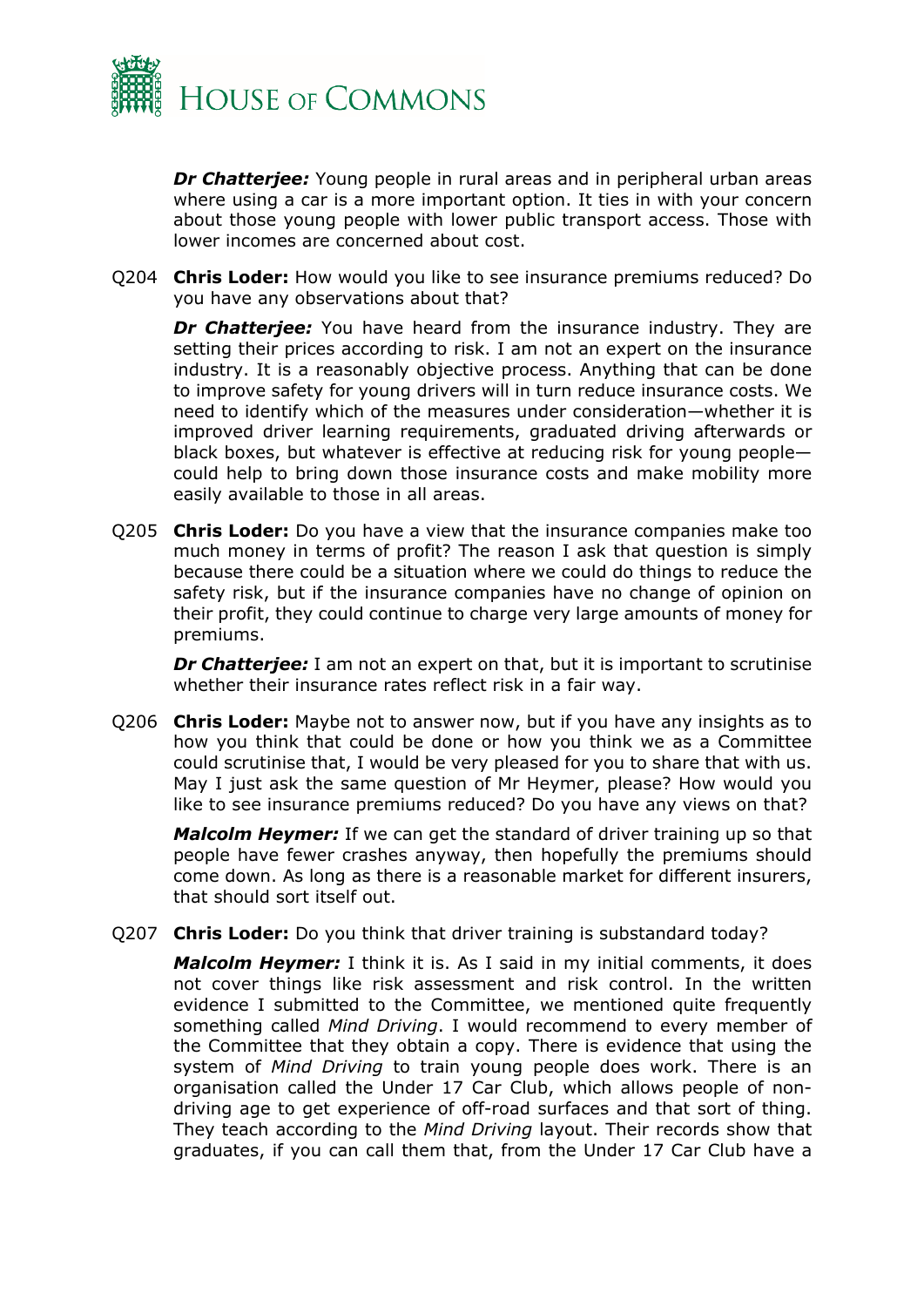

third of the accident risk of those who have not had that training. So it can work.

Q208 **Chris Loder:** Several weeks ago, we spoke to a number of schools and sixth-form colleges. We asked their opinions about this area. They said pretty much unanimously that they would be happy for a black box to be fitted to cars if that were to reduce their insurance premium. Do you have a view about that?

*Malcolm Heymer:* I think that does work to a certain extent, and it reduces the premiums. Premiums for youngsters with a black box are probably about half of what they would be without one, but that is not something you would want to do in perpetuity. It should not be necessary if people were trained properly in the first place before they took to the roads without supervision.

Q209 **Chris Loder:** Are you saying that, if training and tuition beforehand was better and improved, the need for a black box would not be required?

*Malcolm Heymer:* That is right.

Q210 **Chris Loder:** Dr Chatterjee, can I ask the same question about the black box? Do you agree with the children we spoke to a few weeks ago?

**Dr Chatterjee:** We are probably moving in the direction where we will all have black boxes in our vehicles for wider reasons in the future such as to have a rapid response if you have an emergency or a problem, and for various other reasons. In general, on the measures that might be taken, as an educator I would say—without road safety being my area of research—that more of a transition phase for learning to drive could be helpful. We have that for many other skills that we learn. It could reduce the stress on learners to have a more phased learning process where they move on to faster roads before they take the motorway driving test.

Q211 **Chris Loder:** I asked specifically whether you think those black boxes, as a way of reducing insurance premiums for youngsters, are a good thing. Do you agree with them or not?

*Dr Chatterjee:* I confirm I have heard it previously that black boxes bring down insurance costs because they are—

Q212 **Chris Loder:** In your professional opinion, do you think that is a good thing to do?

**Dr Chatterjee:** I do not see any concerns as long as privacy issues are protected.

Q213 **Chris Loder:** Therefore, you would not agree with Mr Heymer that training should be improved or can be improved to the extent where black boxes are not required.

**Dr Chatterjee:** I would agree with Malcolm very much that what we can do to improve the learning process is a higher priority than the black box. The black box is an added benefit.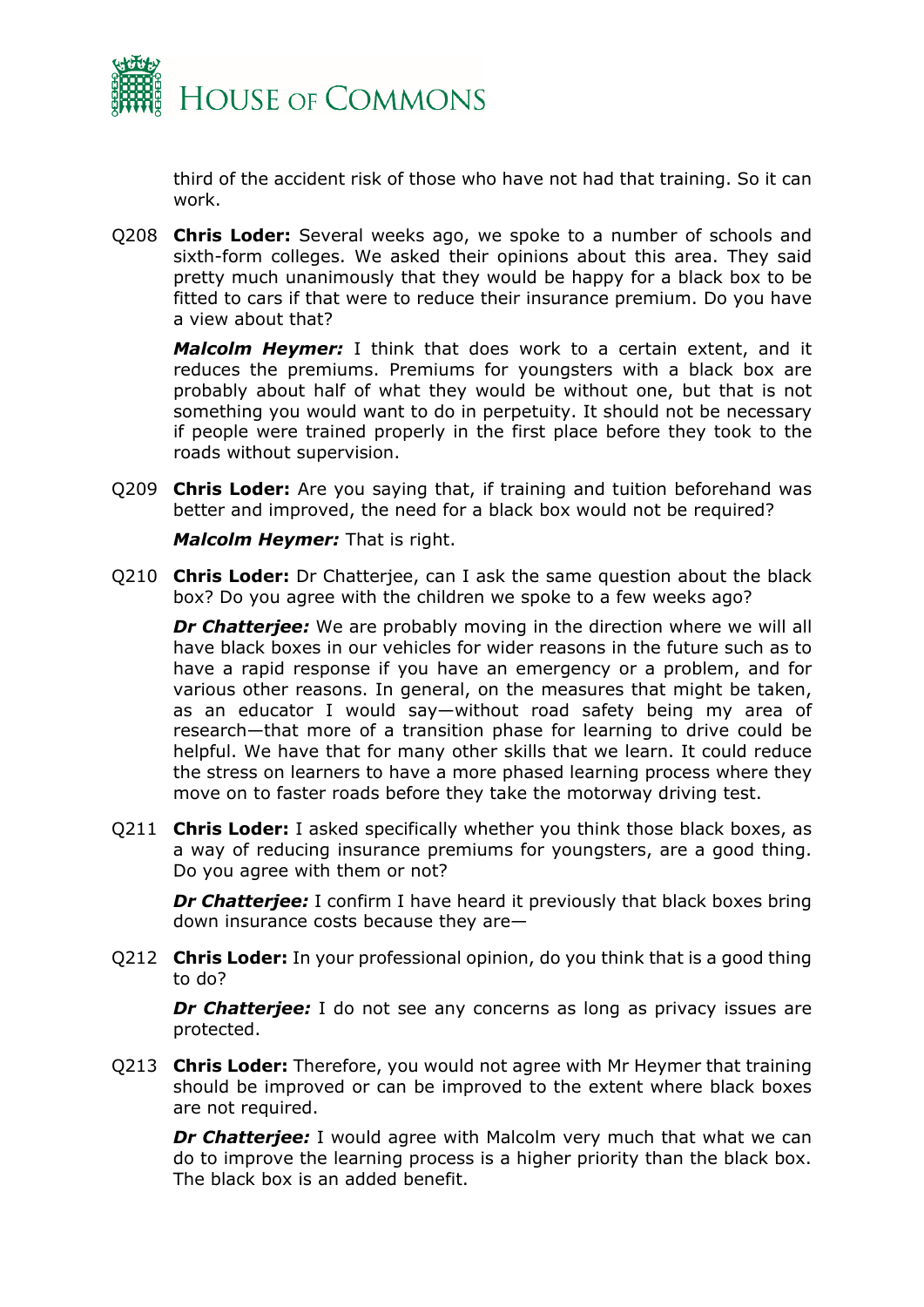

Q214 **Chris Loder:** That is good to know. Moving on briefly, Dr Chatterjee, car access for people aged 17 to 24 is less than half that for the rest of the population. We began to speak a little earlier about other things than insurance costs that affect decisions. Could you very briefly and succinctly outline the other barriers to car access for young people?

**Dr Chatterjee:** I do not know if you would call it a barrier, but the pivotal importance of driving has lessened over the last decade as young people are spending longer before they move out of education into employment, before they settle down and have a family, and before they move into their own home.

Q215 **Chris Loder:** You made those points earlier. I am sorry to challenge you on this, but I am not sure that is accurate for those in very rural areas. Would you agree?

*Dr Chatterjee:* We see across the population of young people that they own their own home later and at lower levels. That will apply across all geographical areas, but it may be more accentuated.

Q216 **Chris Loder:** Indeed, but my point was that, if you are far away from facilities and you needed to access them, whether it is college, work or sixth form, you would need a car to access them at the 17 to 18 age range, whereas you could use a bus in an urban setting.

*Dr Chatterjee:* Like it or not, two thirds of young people aged 16 to 24 do not have regular access to—

**Chris Loder:** I think, Chair, we have lost Dr Chatterjee. I will move on to Mr Heymer, if that is all right.

**Chair:** I am going to have to move on. We have done 16 minutes on insurance, and that is over a third of what we have for this session. We will move on to policy interventions and reforms to the learning process.

Q217 **Greg Smith:** We have touched on some of the reforms to the learning process that the ABD has proposed in the past in answer to earlier questions. Mr Heymer, what exactly will these reforms look like in practice if the Government adopt everything you suggest? What will the impact be on an individual turning 17, deciding they want to drive and getting to the point where they are free to drive on the roads with a licence?

Within that, I would like to dig into exactly what the differences in practical learning will be—for example, some sort of mandatory rural road driving. We heard evidence from the Under 17 Car Club in a previous session of the benefits of going out on a skid pad or driving significantly higher-powered vehicles. What are the limits of where you think reforms to the learning process should go, and what should be included?

*Malcolm Heymer:* In addition to the usual mechanical skills of driving a car and knowing the highway code, it is basically instilling in people ways of managing risk. One of the processes included in *Mind Driving* is the speed/surprise/space model. Those three categories have to be kept in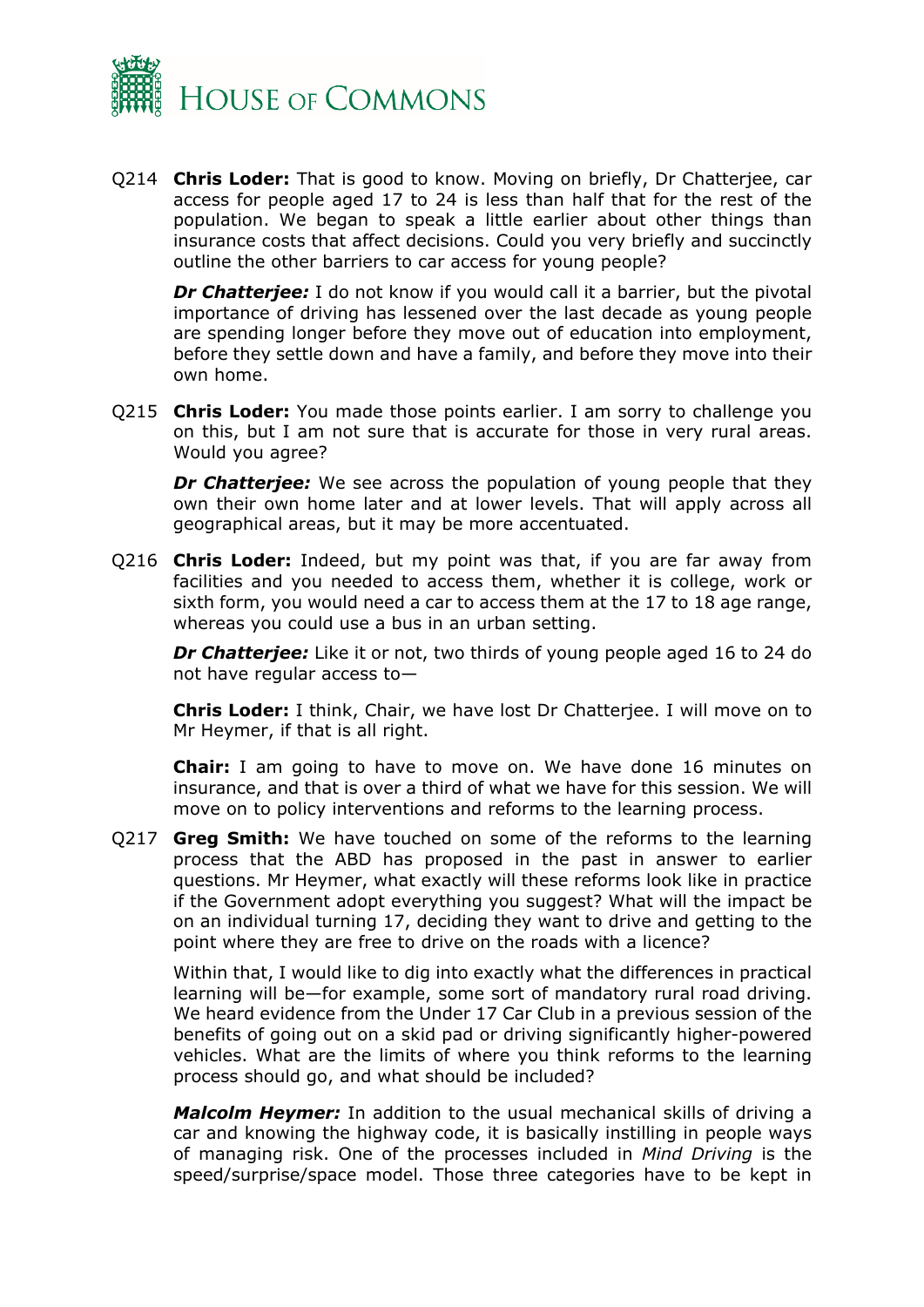

balance for safety. For example, if you are on an almost empty motorway on a Sunday morning in good weather conditions, there is not going to be much traffic about; you will have lots of space; there will be very little risk of surprise; so obviously you can drive up to the speed limit. Whereas, at the other extreme, if you are in a town centre on a market day when there are lots of pedestrians, cyclists and people crossing the road at random, you have very little space, a high risk of surprise and, therefore, speeds have to be kept really low. In between those two extremes, you have to make that sort of judgment. Teaching people how to make those judgments is a vital part of the process.

Q218 **Greg Smith:** Digging into that, in evidence we have heard in previous sessions, some have suggested that young people are more likely to have an accident if they have passengers in the car and their mates are chatting away about whatever it is they are chatting away about. As part of that process of getting people to understand risk better, to get young people to be more mentally aware, if you like, of the other challenges of driving that you have talked about in your evidence, should we put into the learning process that, once someone is competent to control a vehicle, they actually go out for some lessons with people deliberately sitting in the back of the car chatting away to try to get them used to the sort of distractions that are just everyday life?

*Malcolm Heymer:* I suppose that is one possibility. Young drivers need to learn how to avoid distractions and peer pressure, particularly if somebody is egging them on to go fast and that sort of thing. Drivers are a bit like the captain of a ship: they have absolute responsibility for the safety of the car and everybody in it. They have the right to tell other people to shut up if they are interrupting.

Q219 **Greg Smith:** What we are trying to dig into here is what that actually looks like to the 17-year-old who is excited to be able to drive a car and to have the freedom that having a car brings for them. What does that reformed learning process actually look like? Is it classroom based? Is it in-vehicle based? Is it abstract or is it practical?

*Malcolm Heymer:* It should be practical. It could be classroom based, but it should really be within the vehicle under normal driving conditions in the learning process. It certainly should not be secondary.

Q220 **Greg Smith:** There have been some who have given evidence that suggests a minimum period of learning, extending it out. When I learned to drive in the mid-90s, I went from learning to passing my test in about five or maybe six months, and that was fine. There are some who have given evidence to suggest that perhaps it should be a minimum of six months or 12 months. It does not matter what the number is. Are you supportive of that, or are you of the view that it depends on the individual and that individual's personal development through their driving experience that might get them to the point where they are perfectly safe in three or four months as opposed to that minimum period?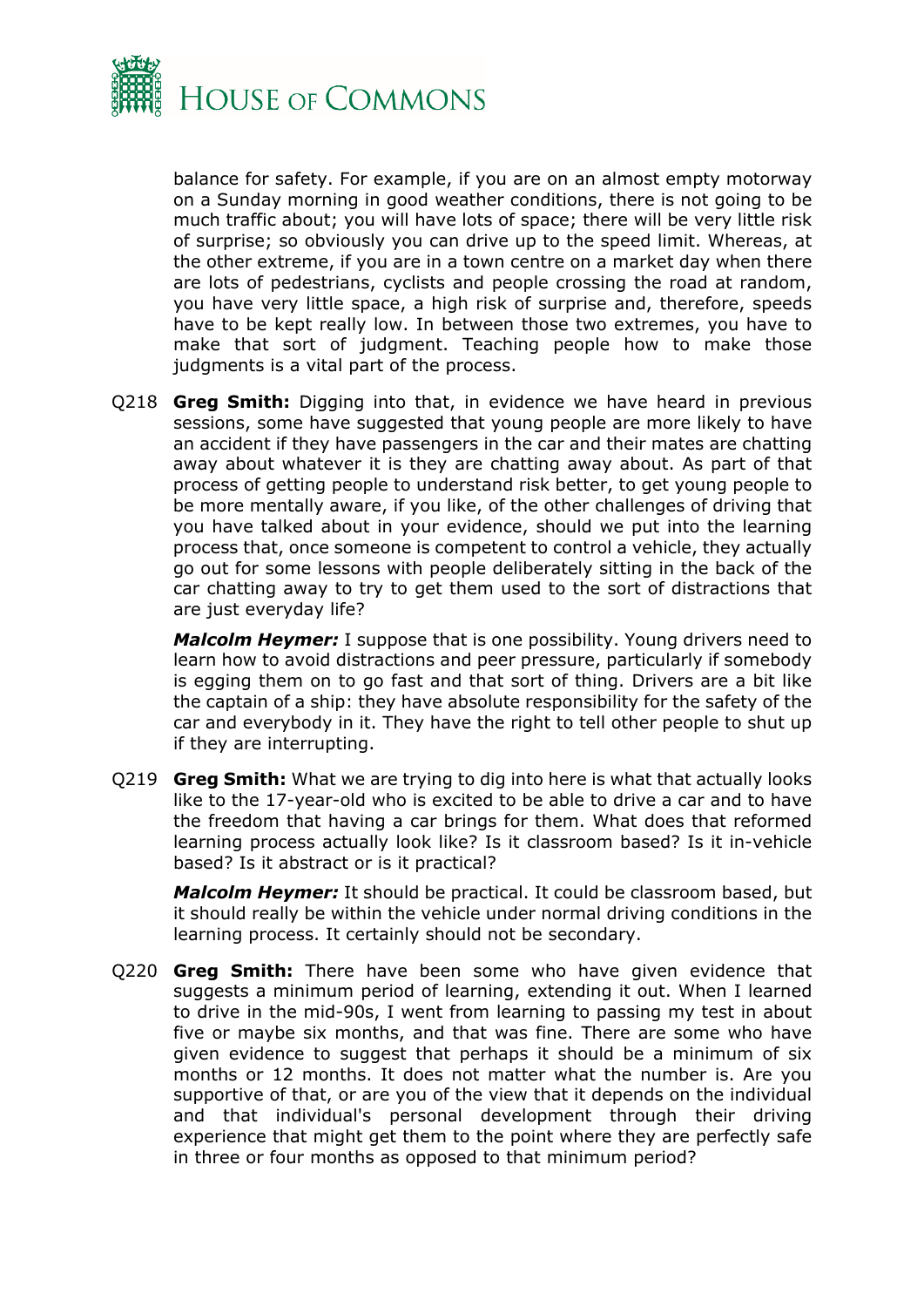

*Malcolm Heymer:* I do not think you can have a hard-and-fast rule. As you say, people learn at different speeds and they need to take as much training as is necessary to bring them up to an acceptable standard, whether that is three months, six months or even a year, which some people can take. It cannot be a fixed term.

Q221 **Greg Smith:** Dr Chatterjee, do you have a view from your research on any of those factors, such as the reforms to the way young people learn to drive, or anyone learns to drive for that matter, or do you have any evidence to suggest that there should be minimum periods for the time it takes to get somebody into that place where you could be satisfied they are safe?

*Dr Chatterjee:* From interviewing young people and hearing what they have to say about learning to drive, there are some who are in a rush to get their licences and get on with driving, and there are others who are nervous about driving and who welcome opportunities to develop their skills. There is a mixed picture, but it is certainly not to be disregarded that there are young people who would welcome more help in the learning process and immediately post the learning process as a general point. It is not necessarily throwing up a barrier. If done appropriately, it could be facilitating young people with the confidence to drive as well as safety in driving.

**Chair:** We have the Minister and team in the room, so we must wrap up in five minutes, but we want to drill down here on graduated driving licence proposals.

Q222 **Lilian Greenwood:** Mr Heymer, in your written evidence, you note that young drivers have a high crash risk during their first two years of driving. The Department for Transport, in its evidence, says that young and novice drivers are particularly at risk in the first six months after passing their test. But you do not support restrictions for young and novice drivers. We know from evidence presented around graduated driving licence restrictions in Canada—including passenger restrictions and a lower blood alcohol limit—that that resulted in a 46% reduction in crashes among young drivers. Does that not strengthen the case for implementing a graduated driving licence here?

*Malcolm Heymer:* I do not think it does necessarily. If you have a graduated licence, there are going to be restrictions to go with that, which may be very inconvenient for those young people who have to drive during the evenings. For example, if they have jobs that last until late in the evening, they are going to be restricted as to what they can do.

Q223 **Lilian Greenwood:** What about the fact that the graduated driving licence improves safety and could save lives?

*Malcolm Heymer:* Possibly, but there is an alternative way of doing it. If you had better training prior to the test, the graduated licensing would not be needed.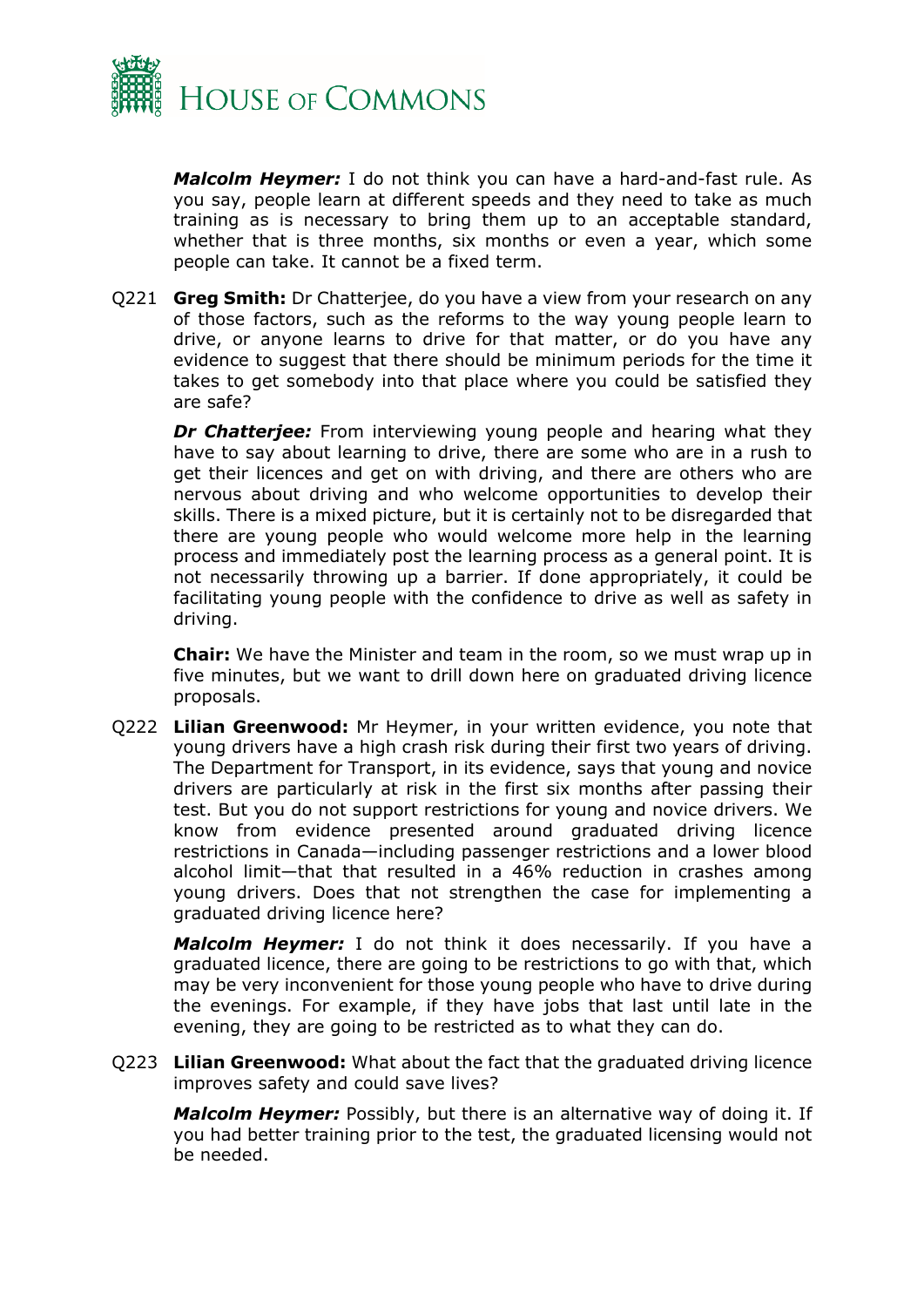

Q224 **Lilian Greenwood:** Is there not the same evidence that proper training prior to the test would lead to the same reduction in crashes?

*Malcolm Heymer:* I do not have detailed evidence of that. As I mentioned earlier, with the Under 17 Car Club, there is approximately a third of the crash risk with their members compared with those who have not had that training. It is quite significant.

Q225 **Lilian Greenwood:** The people who undergo training with the Under 17 Car Club are not typical of all young drivers.

*Malcolm Heymer:* No, they probably are not, but there is no reason why the same training could not be provided to other young drivers.

Q226 **Lilian Greenwood:** Do you think that training should be mandatory for all young drivers?

*Malcolm Heymer:* As I said, training in risk management should be mandatory, yes. There are different ways of going about it, but risk management should be incorporated into the training experience.

Q227 **Lilian Greenwood:** Dr Chatterjee, as we have seen, some of the most controversial aspects of a graduated driving licence are restrictions on driving between 11 pm and 5 am, and restrictions on carrying younger passengers. Both of those, it is suggested, could apply for six months after a young person passed their test. The Transport Research Laboratory told us there was no evidence that those sorts of GDL restrictions would reduce social mobility. Does your research support or refute their view?

*Dr Chatterjee:* The TRL reviewed studies carried out internationally experiences in Canada, Australia and the US—and they found those positive impacts of safety you referred to earlier. There was no evidence available to show restrictions on social mobility. I do not think those are necessarily in other countries. I am not aware that they homed in on those social impacts. If we go for a graduated driving licence model, we would need to look at ways of mitigating adverse impacts on, for example, the young person in a rural area who has a night-shift job some distance away, whether through requiring employers in those situations to provide transport as a substitute or through having special dispensation for young people in that situation, perhaps having some sort of short test of their capabilities, to allow them to be an exception if they are using the car for work. We need to consider those mitigations if we are to introduce what could be a highly effective measure to improve safety.

Q228 **Lilian Greenwood:** Do you have a view on whether those are measures that you would like to see? I know when we had a small group of young people that they were very resistant to those restrictions for six months after passing the test. What does your evidence say about young people's views?

*Dr Chatterjee:* I have not seen, beyond the group you spoke to, detailed discussions with young people about this particular proposal on these restrictions. In general discussions around driving, you get a mixed picture.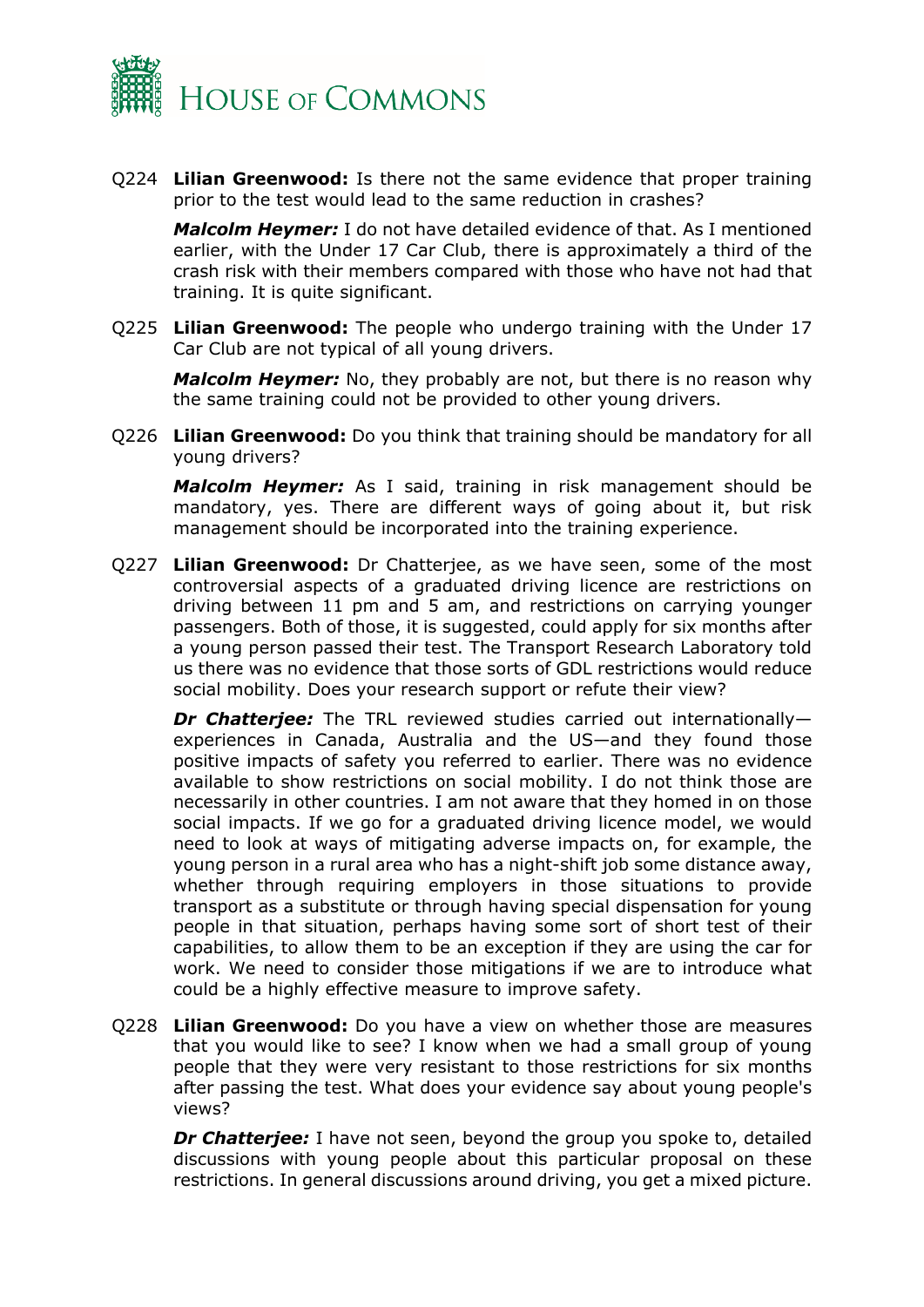

You see young people who are nervous, even those who have learned about the confidence of driving. In some segments of the young driver population, they indicate that they welcome further training and other support after the test.

The broader picture when it comes to mitigation is that society in general and employers need to do more to help the transport access of young employees. This might be part of that, apart from generally helping young people to be able to access jobs, for example, with the free public transport that we see in some cities. There could also be ways of giving young people mobility credits to help them get to their jobs, which could overcome any barrier from not being able to drive at night-time to a night shift.

Q229 **Chair:** We have come to the end of the session. I want to thank you both. I have one last point that I am going to put to Mr Heymer. I do so because, when we had Brake in, I challenged their evidence that young people should be restricted compared to generations beforehand, so I am going to take the contrary view with your evidence. If it is the case that, as people often say, you only start learning to drive once you have passed your test, what is so wrong with asking for changes so that younger people do not drive between 11 at night and 4 in the morning, or that young people are restricted in the number of other young people who could be in their car? Why is that so wrong? I would have thought it would save lives.

*Malcolm Heymer:* It might, but the alternative, as I said before, is that, if you have better training in risk management, resisting peer pressure and so on, it should not be necessary. Individuals are all different. In some cases, perhaps a graduated licence might be appropriate, but it should not be a one-size-fits-all policy.

Q230 **Chair:** An overhaul of the driving test and lesson system, as opposed to changes after the test is passed.

*Malcolm Heymer:* Yes. It would mean an overhaul of driving education and testing.

**Chair:** It is good to get your view on that as well. Thank you both, Mr Heymer and Dr Chatterjee, for such an interesting evidence session. You have certainly added to the mix, and we are very grateful to you for joining us this morning. I hope you will look forward to seeing our report and recommendations when it comes out.

### Examination of Witnesses

<span id="page-13-0"></span>Witnesses: Baroness Vere of Norbiton and David Buttery.

Q231 **Chair:** We turn now to our second panel, who I am delighted to say are in the room with us. Could I ask the witnesses to introduce themselves, please?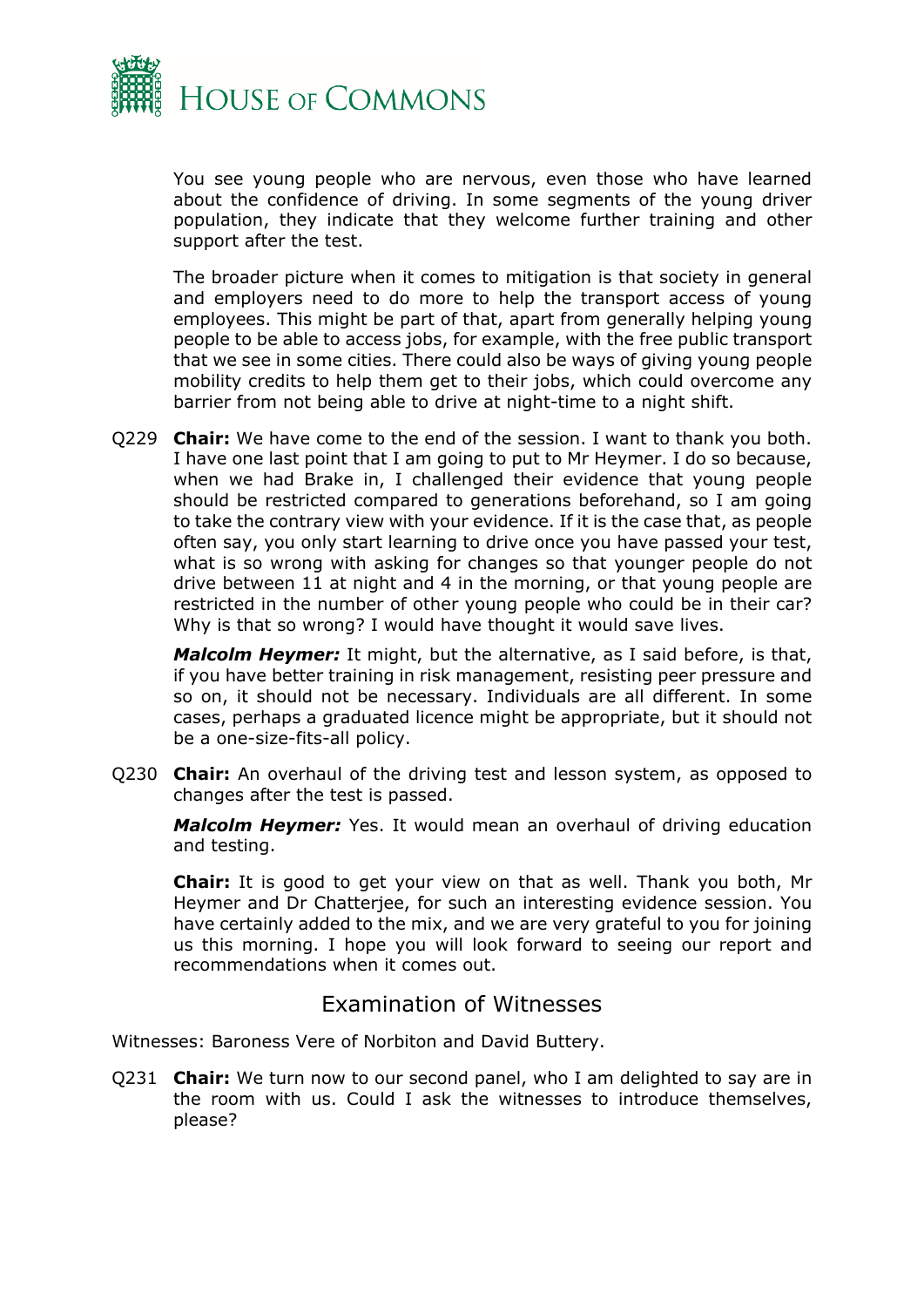

*Baroness Vere of Norbiton:* I am Baroness Vere of Norbiton. I am the Minister for roads, buses and places, and I cover road safety at the Department for Transport.

**David Buttery:** I am David Buttery, co-director for road safety, standards and services.

Q232 **Chair:** Baroness Vere and Mr Buttery, thank you so much for being here as the second panel of what has turned into a four-session inquiry on young and novice drivers. I seem to have put this question to almost everyone, so I put it to you as well, Baroness Vere. The Department for Transport's own statistics state that young drivers make up 7% of licence holders but are involved in 16% of fatal and serious collisions. Why does this demographic continue to be over-represented in collisions despite our awareness of this danger for so many years?

**Baroness Vere of Norbiton:** Indeed, it is the case that young drivers are over-represented in fatalities and serious injuries. It is also the case that older drivers, perhaps even more so, are over-represented in the casualty statistics. That is why in the Department for Transport we have a specific focus. Our road safety statement last year focused on four areas: young drivers; older drivers; motorcycles; and those who use rural roads. All of those areas need more focus than a more general approach to road safety.

Q233 **Chair:** Do you accept the assertion that successive Governments have failed to address this problem satisfactorily? I know there have been moves by the current Government to look at this again, but has this been a failure over the years, or have things improved?

**Baroness Vere of Norbiton:** Over the long term, if we go back 10 years, we can see that things have very significantly improved. We have now reached a bit of a plateau, but that is the case across all of road safety. We must not forget, though, that our roads are much safer than many other countries. We are probably in the bottom three in terms of fatalities and serious injuries. There has been a lot of progress over recent years, but more always needs to be done as technology changes and the way people learn changes, but that is why we are focusing on it.

Q234 **Chair:** You touched on the older cohort or more experienced drivers, I should say. Do we know how the statistics compare? I mentioned 7% of young drivers being involved in 16% of fatalities and serious collisions. Do we know what those statistics would look like if we were looking at the over-75s, for example, or is the data just not there?

**Baroness Vere of Norbiton:** Unfortunately, I do not have those statistics to hand today as I was not aware we would be covering it. I am very happy to provide it.

Q235 **Chair:** That is a fair point. We have tried other organisations as well. It may well be they are not there.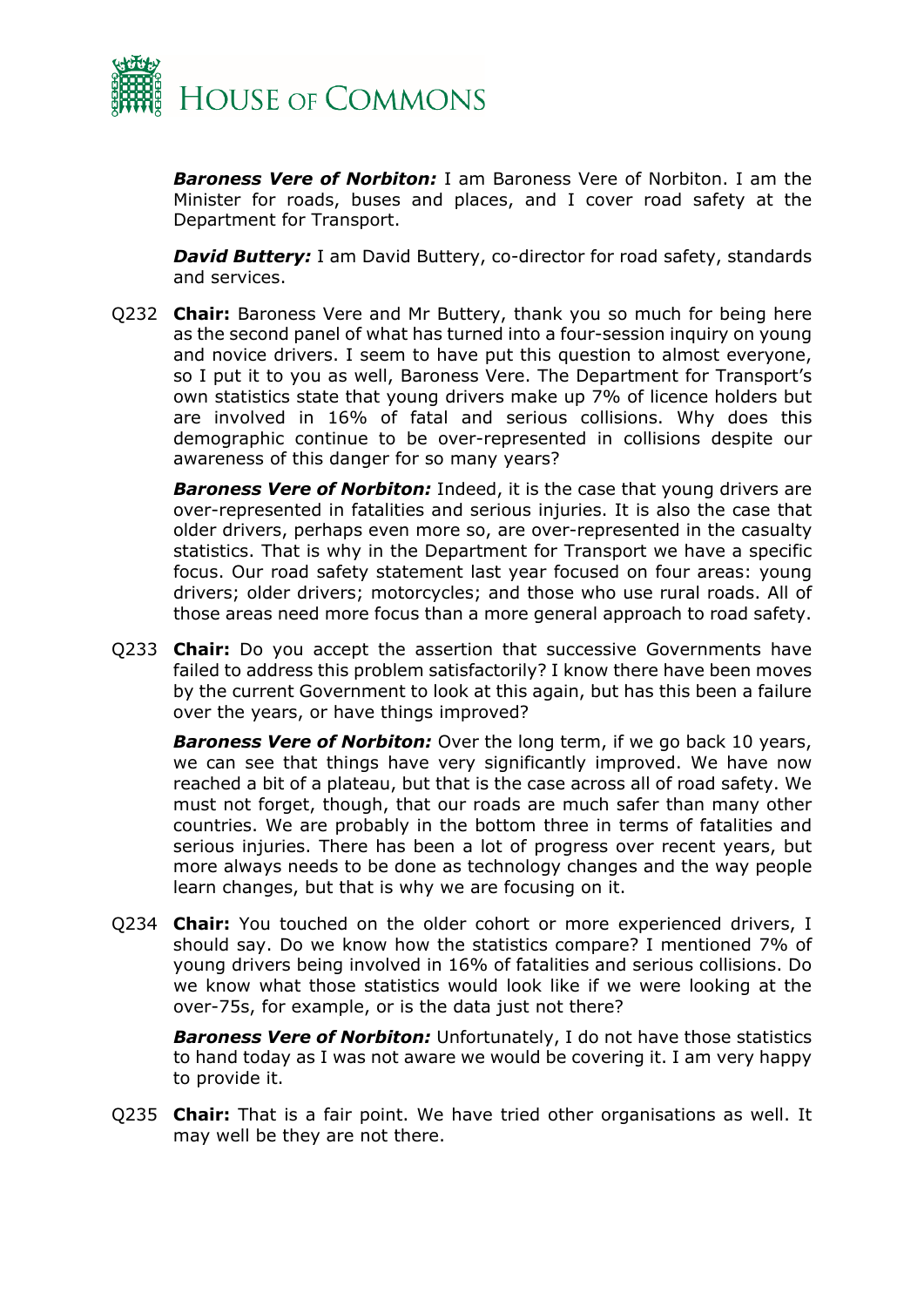

**David Buttery:** In the evidence we put forward we have a number of figures that cover fatalities per billion miles travelled by age group. It is not quite the same as licence holders, but it shows that, for fatalities per driver, for a 17 to 24-year-old it is 7.2 per billion miles; for 80 to 84 it is 9.8; and for 85 up it is 31.4. So younger drivers are the most at risk of fatality up until you get to 80, but then it goes very high.

**Chair:** I ask that purely in terms of whether we have been looking at one particular cohort, but there is another cohort that equally needs to be looked at.

*Baroness Vere of Norbiton:* There is.

**Chair:** I will stop there. We are going to look at the lack of data on novice driver collisions.

Q236 **Gavin Newlands:** Those are interesting responses as to the lack of data. Research that we have seen found that 28% of older novice drivers between the ages of 25 and 34, which is a fraction more than the youngest group, admitted to having a collision in their first year of driving. Why does the Department not hold this data on the number of older novice drivers involved in collisions?

*Baroness Vere of Norbiton:* I don't know the answer to that question. Do you know the answer to that question?

*David Buttery:* I do not.

**Baroness Vere of Norbiton:** We can certainly look into it and see what data we have on slightly older novice drivers. We collect a vast amount of data on collisions, collision risk and their implications, so we will have to come back to you on that.

Q237 **Gavin Newlands:** Do you accept that that lack of data and knowledge hinders your development of policy when it comes to this particular demographic?

**Baroness Vere of Norbiton:** No, I do not accept that at all. What we have to recognise is that, across all of road safety, there is no single silver bullet that will solve fatalities and serious injuries for any particular demographic with any number of years' experience of driving, but what we do know this comes from STATS19 data—are the sorts of things that contribute to incidents and the areas on which we should be focusing. That is the really important bit here. In general, it is very good to have the data. I will make sure we provide you with the information that you have asked for, if we have it, but I do not think at all that that is hindering our ability to come up with road safety strategies that work.

Q238 **Gavin Newlands:** Do you not think that better data makes better policy?

**Baroness Vere of Norbiton:** As I have said, I will investigate your exact concern and write to you with the information and any implications I can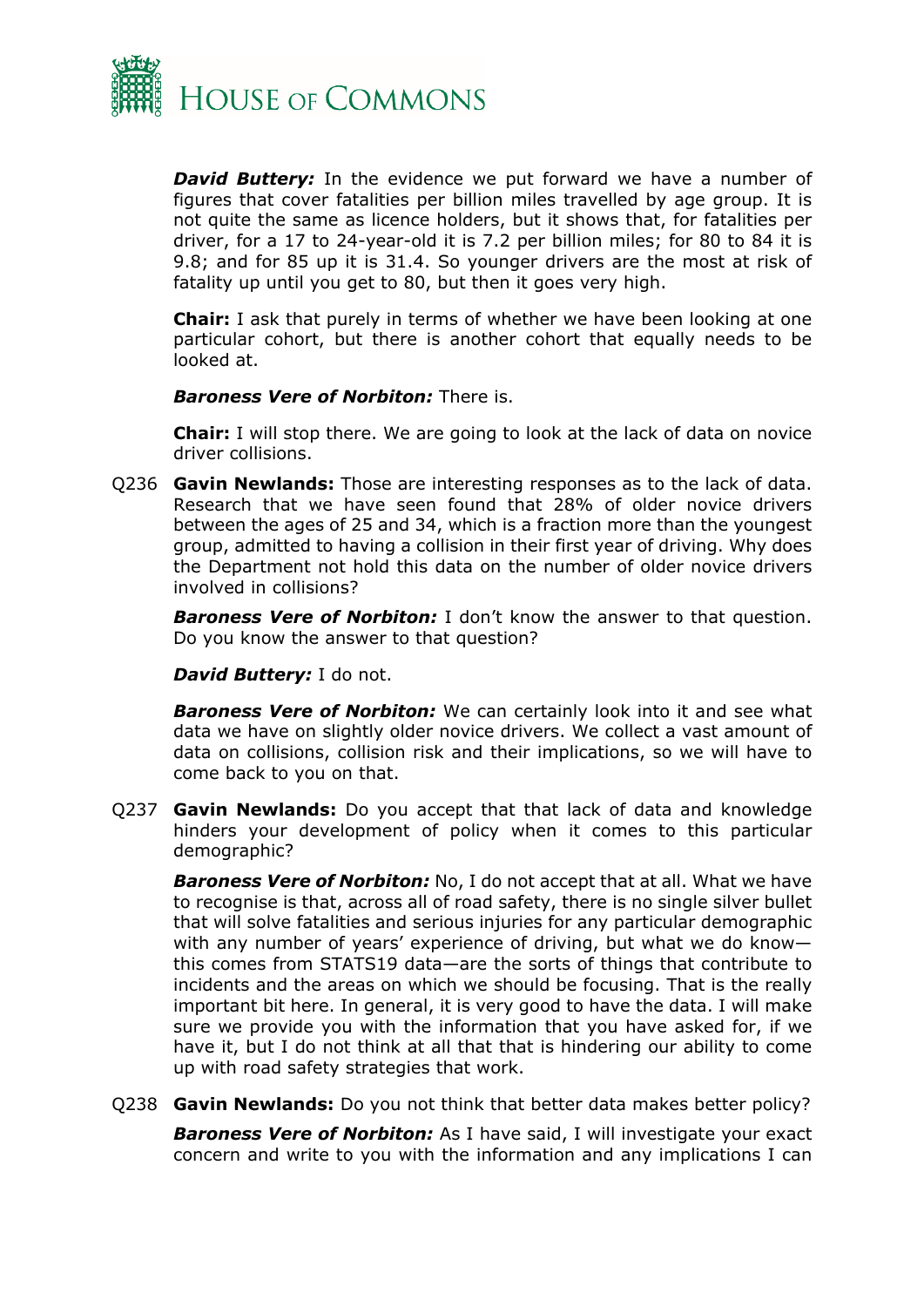

see as to how that would not be able to feed into the work we do across the road safety piece.

Q239 **Gavin Newlands:** Moving on to DFT policy with regard to road safety, the Committee was lucky to hear from the Under 17 Car Club, which said that we needed fundamental change in the way we teach youngsters about driving. It also said that the road safety statement and two-year action plan, which contains 74 actions and is a fairly weighty piece of work, does not go far enough to reduce young driver collisions. How do you respond to the criticism that the measures are unambitious and modest?

**Baroness Vere of Norbiton:** I disagree that they are unambitious and modest, and certainly I propose that over the course of our evidence session today I will set out all of the different things that we are hoping to do. As you rightly say, there are 74 actions in the plan, 15 of which are related specifically to young and novice drivers, but of course every single action in the plan is related to young people in some way.

I happened to overhear what was said about training for young drivers. We have given funding to the Driving Instructors Association, and they are developing a modular learning project. This is adapted for the way that you look at pilot training. You go through certain modules. It is developing the content for this project, and it will be ready by the end of November. We will start piloting it from January of next year. There will be various modules: for example, one covering driving in adverse conditions; one covering driving after dark; one covering driving at high speed; and one about distracted driving. All of those things are really important. It highlights that what we have been able to do is translate the outcomes from the data we have. Why did a collision occur? Sometimes it occurred because it was dark and visibility was poor.

We are focusing on those particular outcomes and putting that back into how we look at driver training over the course of the whole training. It is not just about passing the theory and practical test. It should be a very organised and well-evidenced way of going through the entire undertaking of learning to drive, and it must focus on those areas that people find the most difficult.

Q240 **Gavin Newlands:** Will you commit to engage with the Under 17 Car Club to hear its specific concerns about the action plan?

**Baroness Vere of Norbiton:** I do not know whether I was listening to its particular concerns. I have not spoken to it in the past; maybe I will loop in with it in due course.

Q241 **Gavin Newlands:** The action plan was launched in July of last year. Obviously, the pandemic may have delayed things, but it has been over a year. Where are you in terms of progress on those 74 actions?

*Baroness Vere of Norbiton:* We are doing very well. You are right that some of the things have been slightly delayed by Covid-19, but, of the 15 actions related particularly to young and novice drivers, seven have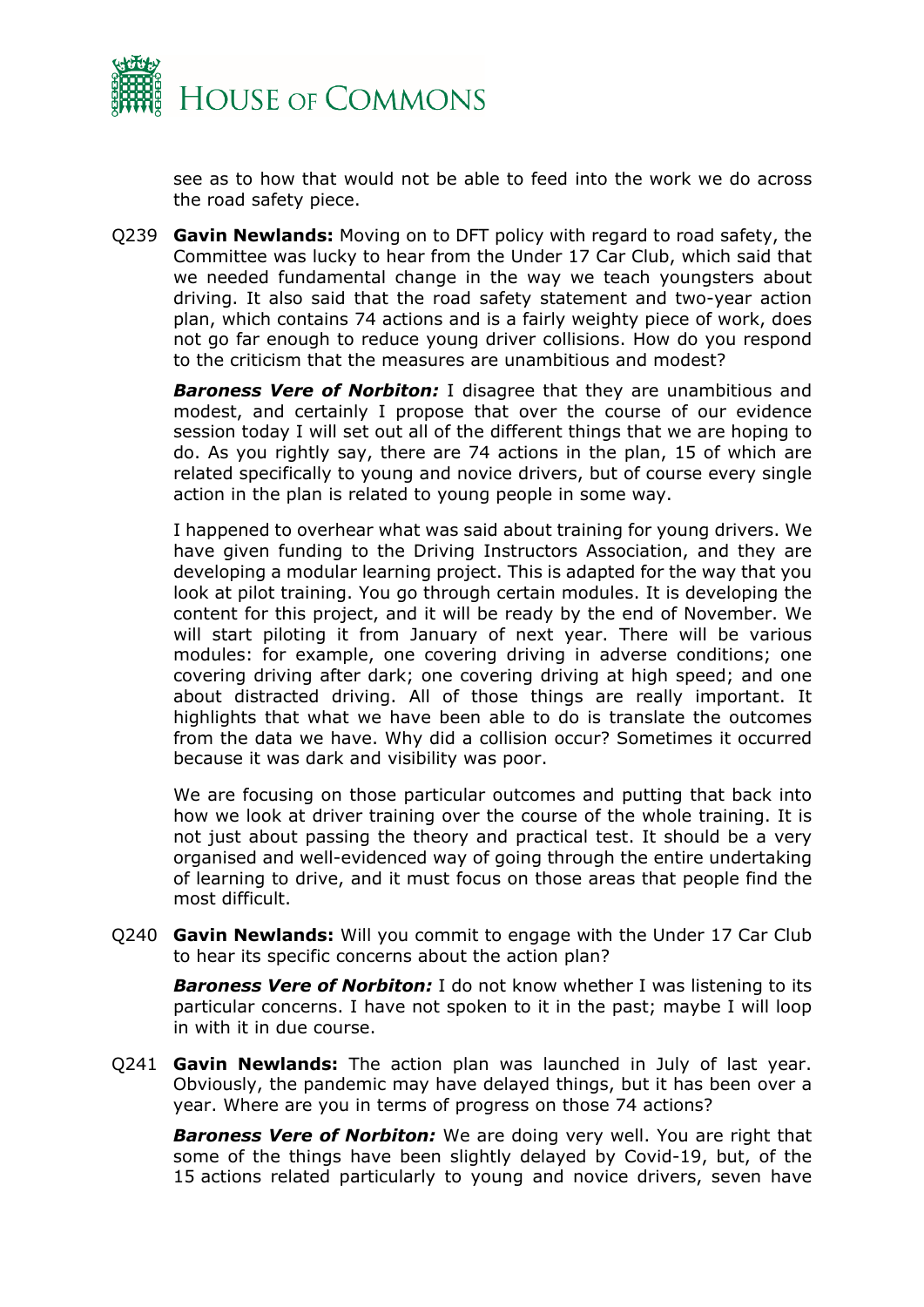

been completed, nearly all are under way and just a few are paused. It is a longer-term plan than just one year, but we have made good progress.

**Chair:** Let us look at Driver 2020, which is the Transport Research Laboratory project on behalf of the DFT.

Q242 **Grahame Morris:** The Committee is interested in the Transport Research Laboratory's work on behalf of the Department for Transport, particularly the aspects exploring technology and educational measures that could be implemented without legislation to improve young and novice driver safety. Minister, how important is this project to the Department's road safety strategy, and what are you hoping it will achieve?

*Baroness Vere of Norbiton:* It is a very important project for us. In road safety we often talk about evidence. We all know that research can be directed in all sorts of different ways to produce the sorts of evidence that you want. What we are doing with Driver 2020 is creating a randomised control trial that will give us proper evidence as to what does and does not work. This is a very significant undertaking costing £2 million. We are recruiting 15,000 young drivers and, so far, have recruited 13,000.

We are looking at educational, technological and training interventions. There are five of them. We are going to break up into five different groups however many young drivers there are, plus a control group, to see which things actually work. Do they or do they not have a collision in their first year? There are three interventions that look at the learner phase and two interventions that look at the post-test phase. As you say, one of those involves telematics.

We are looking for results. The full report should be ready by early 2022. As you know, driver testing was completely paused during the pandemic. That has caused a delay because we need young drivers to be coming through the system to get the evidence. Apart from the slight delay, we are very pleased with how the project is going.

Q243 **Grahame Morris:** On the same theme, I hope you heard the evidence from the previous panel about the potential benefits of pursuing education. I am very pleased to hear about the reports on Driver 2020. Can I draw your attention to the Transport Committee's previous report on mobile phone use? In response, you said that the THINK! campaign's Party Car would help to educate young people on the risks of mobile phone use while driving. Recent survey evidence has been published indicating that mobile phone use while driving is still a matter of concern. What has happened with the THINK! campaign and the Party Car in terms of educating young and novice drivers? Have you been able to make any assessment of its effectiveness?

*Baroness Vere of Norbiton:* Yes. The THINK! campaign is the overarching brand for a number of more specific campaigns. For example, you have mentioned Party Car; that is one of them. Mates Matter is something else, as is Road Whisperer. They are all highly targeted at the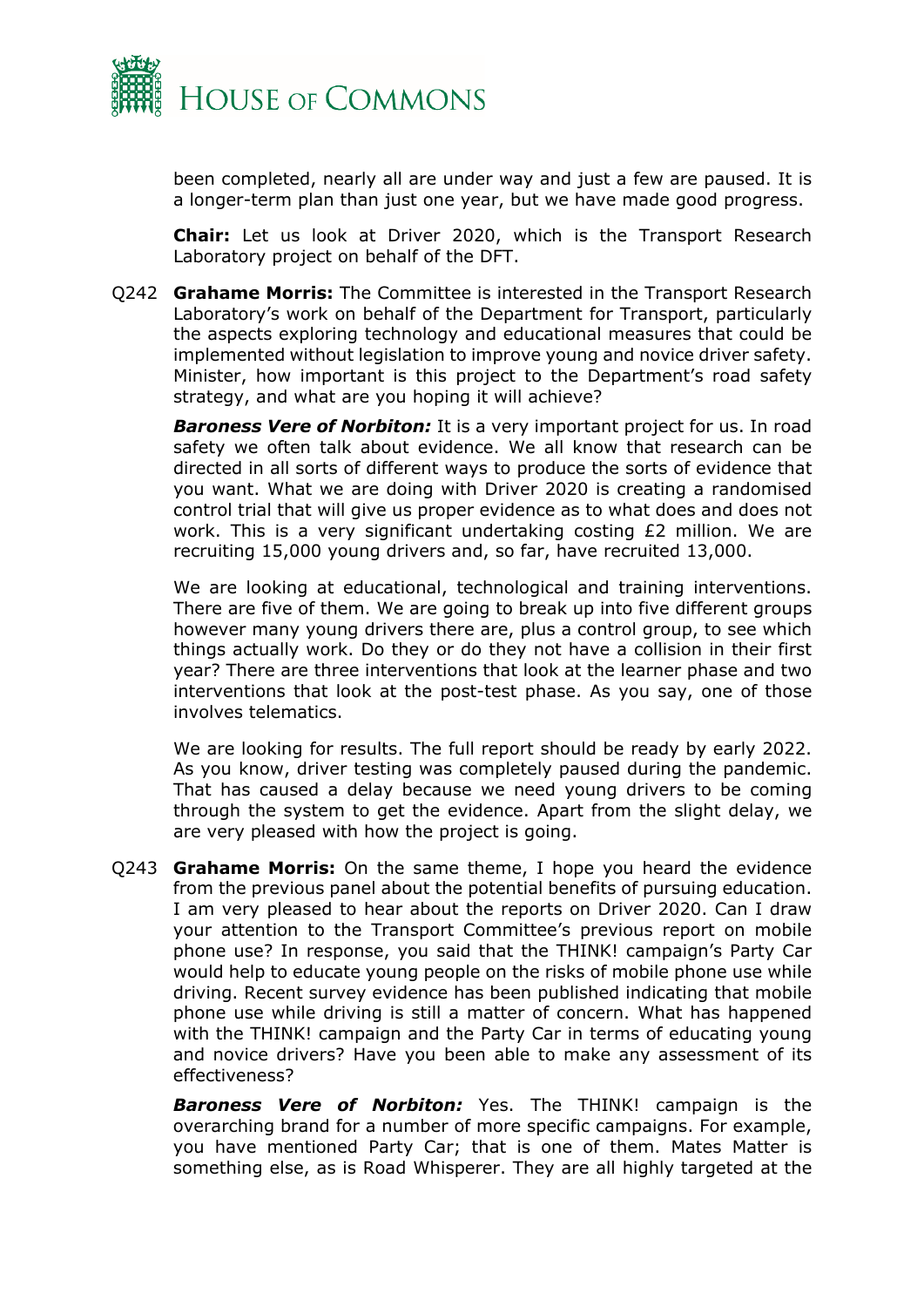

sort of people we need to get to: young male drivers. When I say to my officials that I have never seen any of these campaigns, they say, "First, you're female; secondly, you are middle-aged, at best." It really homes into exactly where you would expect to find these people.

I do not have the figures for the Party Car campaign, but I will get back to you on that. Road Whisperer, which has been seen 13.8 million times on social media, targets exactly the people that we want to see. In two in five cases those people felt much more confident about driving their cars. So the THINK! campaign really does work. It is award winning and will continue, and it will home in on exactly the sorts of risks that you are talking about—for example, distracting the driver or mobile phones.

Q244 **Grahame Morris:** I know time is short. I will turn to telematics later, if we have time. A survey published earlier this week showed that 58% of young car drivers admitted to using mobile phones while driving, and, incredibly, 18% admitted to using handheld devices to access videos while they were at the wheel. Do you share our concern about these findings? I fully appreciate that there are already fines of £200 and six licence points if the police are able to apprehend people using handheld devices. How concerned are you that this survey continues to show very high percentages of younger people using handheld devices such as mobile phones?

**Baroness Vere of Norbiton:** I am very concerned. That is why last Saturday we announced the consultation on extending the range of uses to which the six licence points and £200 fine apply. In the days when phones were phones, we focused very much on the nature of their interactive communication. It is absolutely illegal to use a handheld phone to call, text or send an email, but we had a case in the courts where Mr Barreto said he was not calling or texting but taking a photo of an accident, which is also not very wise.

What we have done is launch this consultation. The reason we are doing the consultation is to check, first, that we get the law right, but, secondly, we are also making some changes to the highway code so that everybody is absolutely clear, "Do not pick up your phone in the car."

**Grahame Morris:** Chair, if there is time at the end, I would like to come back on telematics.

**Chair:** I am sure there will be time at the end. We are going to talk next about young male drivers and issues relating to drink driving.

Q245 **Karl McCartney:** I have a question on some of the evidence the Committee has received so far. It has been calling for the blood alcohol limit for young and novice drivers to be lower than for the rest of the driving population. How effective do you and the Department think this would be as a policy solution? Would you go further, maybe lowering it for older drivers who are perhaps more susceptible to alcohol, or even for female drivers, as the female body does not deal as well with alcohol as a male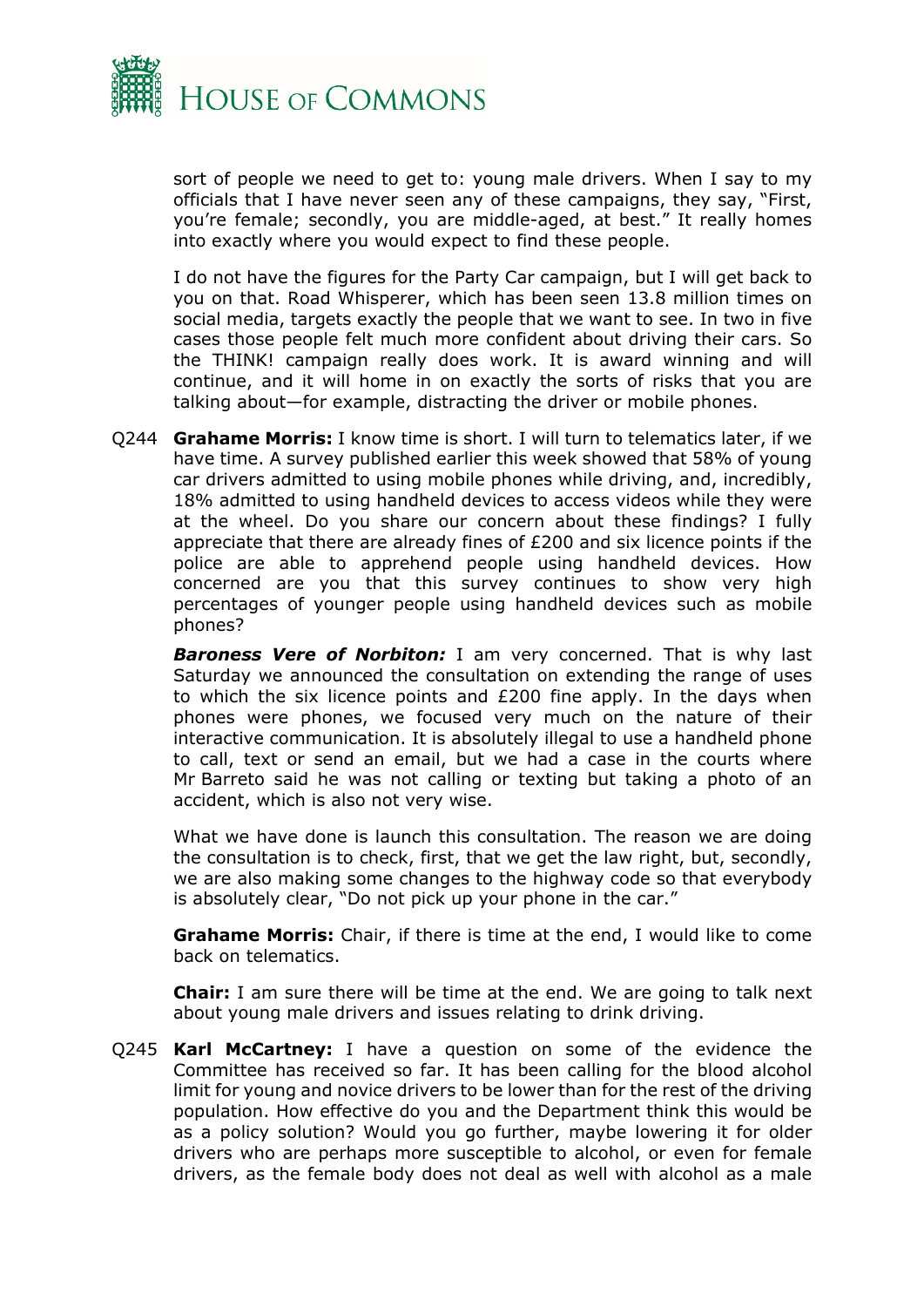

body? I would like your opinion on that.

**Baroness Vere of Norbiton:** You have highlighted one of the problems with that sort of thing. Everybody is different. You might be a woman; you might be young; you might be old. Alcohol affects people in different ways. We have no plans at the moment to lower the blood alcohol limit for anybody. I am certainly not a great fan of being able to scoop out certain types of people and say they are allowed more or less alcohol, but I think we should all admit that drinking if you are driving is a very bad idea. It is better not to drink, but, if you do, make sure you are within the limits.

We looked at the evidence put together by the University of Glasgow on whether there was a significant impact when Scotland introduced a lower level. That report found there was not.

It is generally being kept under review, but there are other interventions we can make in terms of alcohol usage. The THINK! campaign is really positive in making sure that young people in particular are not tempted to have an extra pint at the pub and that, if they are the designated driver, they should not be drinking at all. There are more technological interventions that we will be looking at in due course around, for example, alcolocks—ignition alcohol interlocks. We might use those as part of a rehabilitation programme. There are lots of interventions that we can make around alcohol, but I do not support differential limits for different types of people.

**Karl McCartney:** Thank you for that very detailed answer. You have covered my supplementary as well.

Q246 **Chair:** Young males account for 80% of young driver fatalities. Why do you think this is the case? Eighty per cent. is extraordinary really.

#### *Baroness Vere of Norbiton:* Yes—isn't it?

**Chair:** I am not making any judgment on the male-female balance, but it is a startling statistic.

**Baroness Vere of Norbiton:** It is startling. We could go into the psychology of the young male brain and all sorts of things, but we do not have any evidence to go into the psychology of the young male brain. What we do understand is that they take different levels of risks from other people. Looking at the STATS19 data, when a police officer turns up at the scene, they will make an assessment as to what might have gone wrong. I have been looking in some detail at the sorts of things that are more prevalent among young people. They might be speeding; they might make a poor decision at a junction. There are all sorts of different things that young males do. What we really have to do is improve our training and education to make sure they are less likely to do them.

Q247 **Chair:** We have also heard evidence that the cognitive part of the brain does not fully develop until 25, and that impacts on decision making when it comes to driving. Perhaps it may be a lower age for females. Is that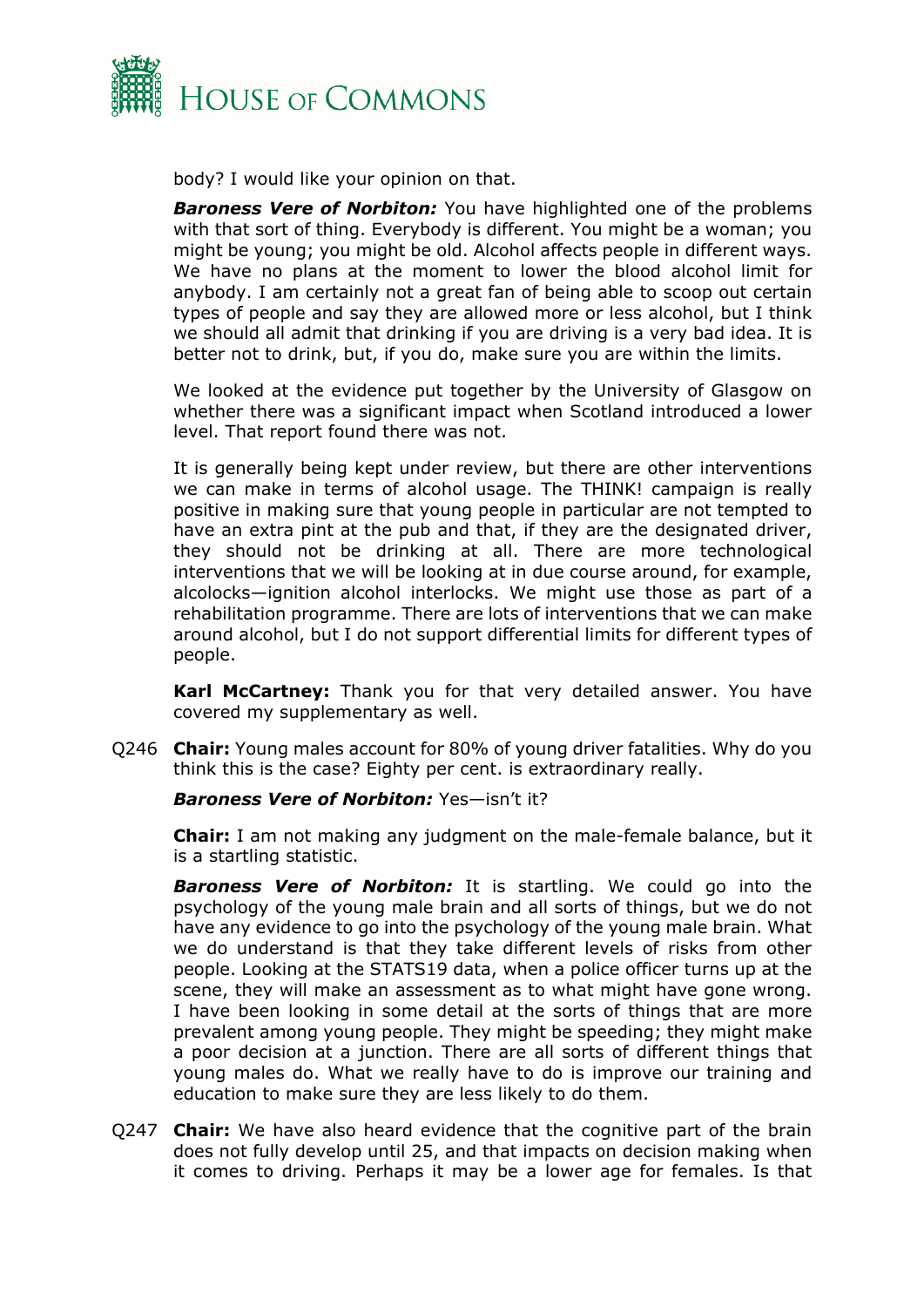

something the Department has looked at, or have I just sprung that bit of research on you?

**Baroness Vere of Norbiton:** I am still not keen on gender segregation when it comes to driving. I think I am a very good driver, but I do not know that all women are. It is very interesting. If you make comparisons of international statistics—I always say we have fairly safe roads—Canada and Australia have twice our mortality rate; New Zealand has three times our mortality rate; and the US is approaching four times our mortality rate. I think we are doing fairly well. I accept that every death is an absolute tragedy and we should try to reduce the numbers. The country I would like to get to and beyond is Sweden. It does very well in this area, but I do not think there is any country across the world that does not have a challenge in making sure that young drivers are safe. One could take the view that brain elasticity continues to 25, but many of the countries I have just mentioned allow driving from the age of 16. I would not favour changing the age at which you are able to drive, but we have to get the balance right because young people's mobility is really important for so many reasons.

Q248 **Chair:** We had a fascinating Zoom session with four colleges around England. It was absolutely invigorating for us. By and large, it is probably fair to say that they did not seem to favour that much change, but on the alcohol intake front all bar one person thought that it should be zero. I am not saying they felt that just for themselves; they might have felt that for all. Do you accept that perhaps young people's perception when it comes to alcohol and driving is different from that of the older cohort, and that is perhaps where the focus needs to be?

*Baroness Vere of Norbiton:* It is a really interesting point, is it not? The whole perception of alcohol when you are driving has utterly changed in my lifetime. There was a time when it was all right to have a couple of drinks and then drive. Now it is absolutely not all right. If young people perceive that you should not have a drink at all and drive, that is all to the good. We do not propose to reduce the alcohol level any further, but if young people think that, and they are going to take that into their driving careers, that is really good.

**Chair:** We want to move on to why there are higher collision rates for young drivers on rural roads.

Q249 **Robert Largan:** The Peak District is very lucky to have some of the most scenic roads in the country, but in terms of fatalities it also has some of the most dangerous ones. The Cat and Fiddle, Long Hill and Snake Pass are in the top five most dangerous roads in the country, and all of them are in my constituency. Recent figures have shown that four out of five fatal casualties involving young drivers have occurred on rural roads. With that in mind, can you talk us through what the Department is doing to try to improve safety on rural roads, in particular for younger drivers?

**Baroness Vere of Norbiton:** It is a really important point. If you look at the stats as to where younger drivers, or any drivers, are killed, it is on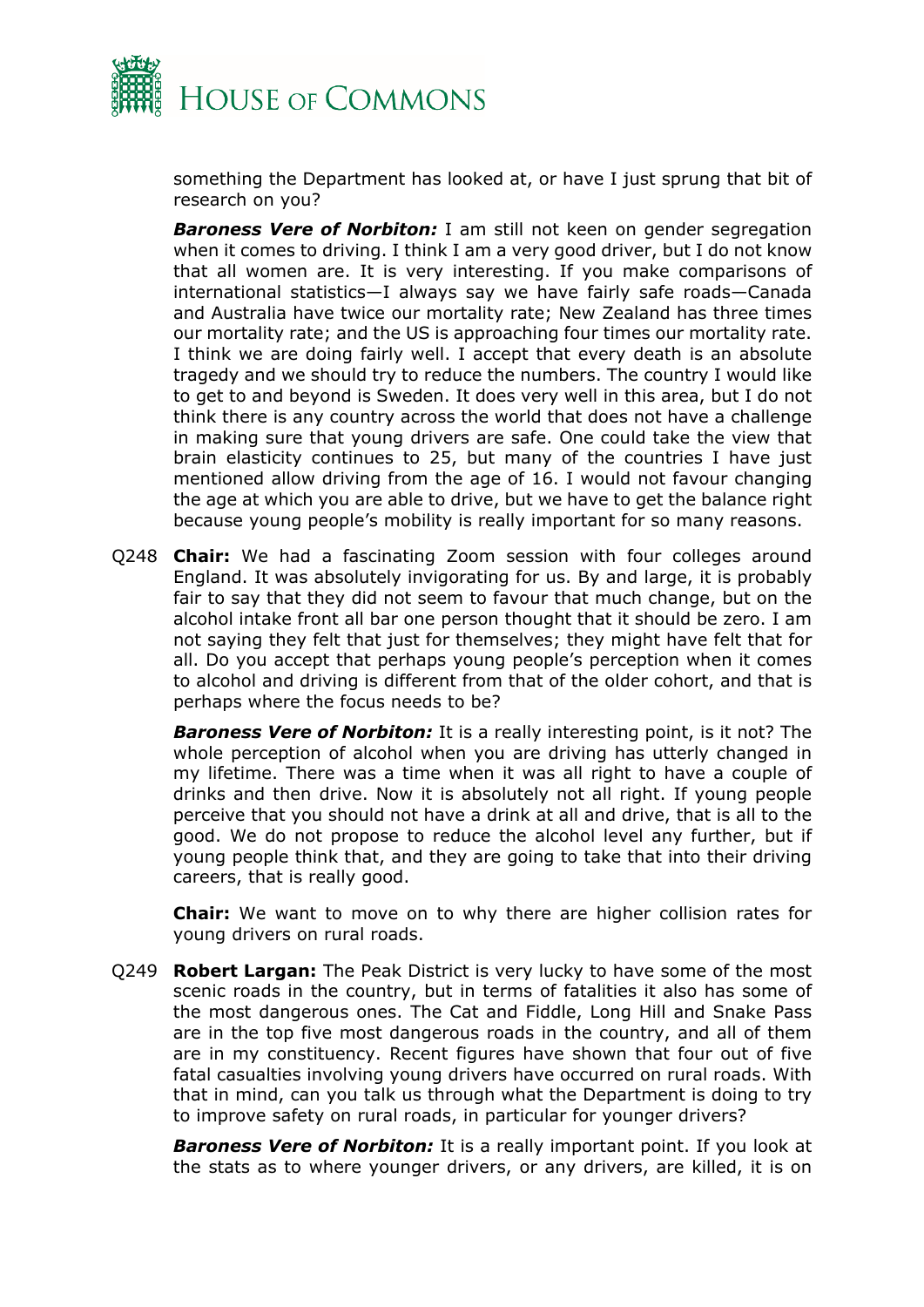

rural roads. There is a lot of focus on motorways, but it is not motorways: it is rural roads that absolutely take the toll. That feeds into the education that we are looking at and making sure that people understand that rural roads are different.

In all these things we have to balance speed and efficient mobility. Local authorities need to look very carefully at the speed limits on their roads. Part of the education has to be that a speed limit is not a target, as I keep trying to tell my young son when he is driving. It is really important that people understand that just because it says you can go at 30 mph does not mean you should, because different driving conditions, particularly in the Peak District, have very significant implications.

As you know, roads are categorised according to how dangerous they are using the iRAP system. I am well aware that there are a number where you are and, tragically, there have been some fatalities.

As to what we are doing, the Safer Roads fund announced in the 2016 autumn statement put £100 million into the 50 most dangerous roads in the country. Sometimes it is the infrastructure that is dangerous and we can do something about that; at other times it is the driver who is not coping well with those elements.

One of the things we said we would do in the road safety statement, which has been delayed by coronavirus but is now at a stage where we can restart it, is to set up a rural roads working group. I will have working groups with more professional drivers on rural roads—farmers and people like that, who use them for work—but there will be a specific focus as well on younger drivers who live in the countryside and need to get from A to B using a car. How do they perceive safety on rural roads? Depending on what they say, we will take it from there.

Q250 **Robert Largan:** Has the rural roads working group met yet?

**Baroness Vere of Norbiton:** It has not. Before the coronavirus pandemic we started scoping out what we thought it would look like and thinking about different groups we would want on it. It has not met yet because I am afraid the pandemic has taken over, but it will now start to meet.

**Robert Largan:** I look forward to hearing what comes out of those meetings.

**Chair:** As you may have heard when you came in, one of the witnesses suggested that there needed to be greater reform of the learning process, perhaps before the test is taken rather than changes and restrictions afterwards. We will look now at reforms to the learning process.

Q251 **Greg Smith:** As the Chair said, we heard some pretty compelling evidence earlier from the ABD about the need for a radical reform of the learning process. We have heard evidence from other witnesses in previous sessions, for example the Under 17 Car Club, which put together, under its own remit, a very wide-reaching programme of getting young people out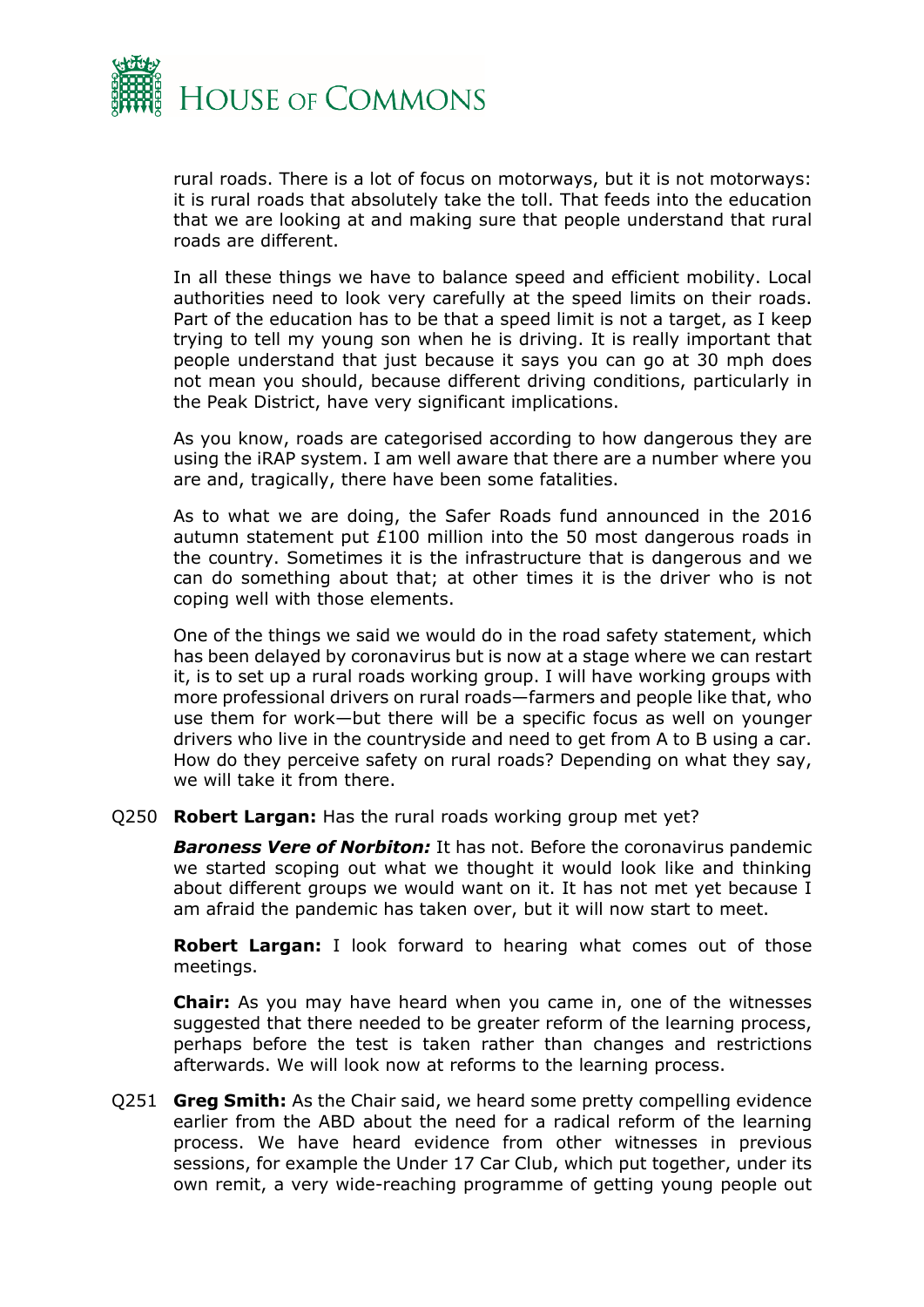

on to skid pads, driving different vehicles, experiencing different conditions and things like that, all on private land, to get them more used to the different ways vehicles behave—front-wheel drive, rear-wheel drive and so on—in different conditions.

Can you give us some thoughts about how up the Government are for having that debate about changing the learning process to ensure that anyone learning to drive, bluntly, but we are focusing on young people today, experiences rural roads, motorways, driving at night and perhaps with a car full of passengers yacking away in the back seat, so that we are preparing them much better for their driving careers, and there is no need for restrictions on freedom and liberty once they have got their licence?

**Baroness Vere of Norbiton:** It is a really important thing. The whole process of learning to drive and what is tested in the two different tests that you have to take is continually under development. We are always getting new evidence and doing new things. For example, since the road safety statement, DVSA has refreshed its entire learning-to-drive publication to think about exactly the sorts of points that you are talking about. It has published an online driver record where people are encouraged to do those things: driving at night, driving in the rain and all those different things. DVSA has also revised its national standards to reflect what is required of a safe, responsible and competent driver.

The practical test is very different from when you and I took it. There are no more three-point turns in a cul-de-sac. I know, it is a shame, but it is much more challenging. It is about busy roundabouts; more high-speed roads; it is rural roads. It is about getting people prepared for a test that will have all those situations. It may well not be a route that they are comfortable with or have driven before. The other point we used to have is that everybody knew where the routes were. You just drove round it a few times and you passed. It does not happen any more.

We are taking gradual steps. We are constantly looking at what we test and what benefit it has. On the theory test, one of the things that we have introduced is much more hazard perception testing. That is based on CGI. Candidates have to look for a hazard and respond accordingly to get them in the mindset of not waiting until something has happened; you have to think about what might happen when you are driving.

Q252 **Greg Smith:** That is very helpful. We have come a long way on this, but, as I look through the lens of some of the evidence that we have heard from groups, both the quite extreme view of restricting young people until they are way into their driving careers to getting it right before you issue a licence, there has been a suggestion about the time it takes to get people to that safe place where they are hazard-aware and are fully au fait with all the different conditions they might encounter. The ABD was pretty clear that there is not a one-size-fits-all policy, which I agree with, but there are others who say differently. Do you think that some sort of minimum period of time, even if it is a sliding scale, needs to be introduced to the learning process?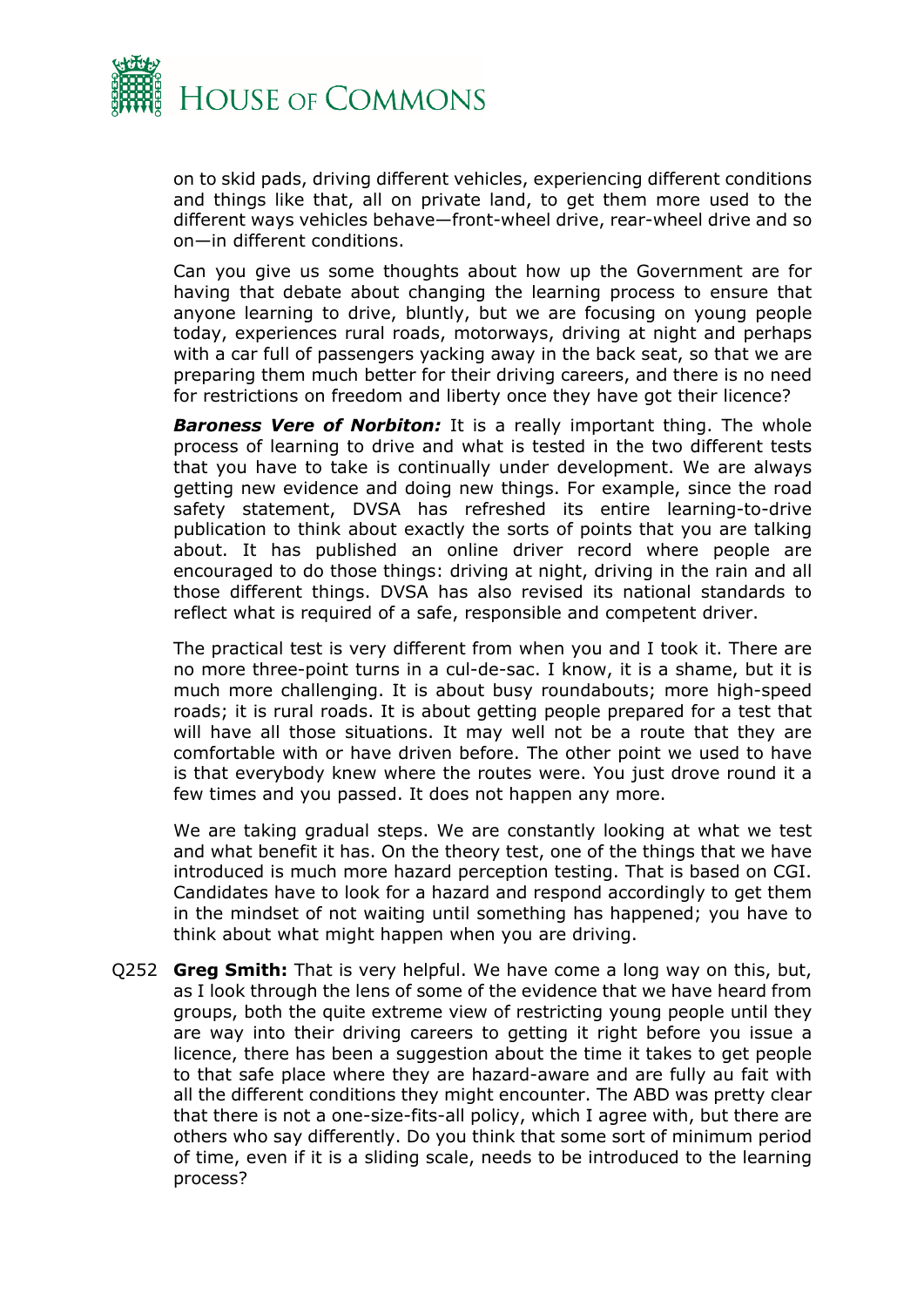

*Baroness Vere of Norbiton:* I do not, because, as you say, everybody is different. The key is whether the person is going to be a safe and competent driver. People are different. Some people will take a much shorter period; some people take a very long time to be able to pass their test and be a safe and competent driver, but we have to look at the evidence of what works and does not work, which is where Driver 2020 comes in, so that we are continually evolving how we train our young drivers, what we test them on in the two tests and how confident we are that, when they come out the other end, they are safe drivers.

Q253 **Greg Smith:** Absolutely. While it is very welcome that we now have rural road testing and following satnav, which is now just a fact of life, in the test, should there be minimum proportions of somebody's learning? While I think that everybody who learns to drive needs to understand rural roads, inner city roads, motorways, dual carriageways, et cetera, it would be inequitable to say to someone who has lived in the middle of London their entire life, "You have to spend 50% of your time driving on a country lane." Equally, they need to be safe on it. Should we be looking at putting in some sort of logbook system that says they have to have done a minimum number of hours, or a proportion of their learning, on those different road types rather than, "Well, we did it once and it was okay"?

*Baroness Vere of Norbiton:* It is one of the things that we will look at in Driver 2020. Logbooks is one of the five strands we are looking at. Combined with the work the DIA is doing, the modular learning project, I think we will have a better idea of how we can deal with people who live in rural areas and others who will literally never see a tree. We have very different learners, but we need to make sure that when an urban driver leaves that environment they can cope with a rural road.

**Greg Smith:** That is very helpful.

Q254 **Robert Largan:** It is worth noting that there are rural roads and rural roads. The challenge of driving in Devon or the Norfolk broads is very different from the challenge of driving in the Peak District. One of the things that is very difficult and quite dangerous is driving up and down steep hills. When it comes to learning, is any consideration being given to making certain that hill driving is included in that and is being looked at?

**Baroness Vere of Norbiton:** It is a really good point. I do not know whether it has been specifically looked at, but as a Devon girl I take exception to that. I am afraid there are some pretty hairy roads in Devon.

Q255 **Robert Largan:** They are hairy for different reasons.

*Baroness Vere of Norbiton:* But they have all sorts of challenges. I agree with you that one of the big challenges is driving uphill and meeting another car coming the other way. That is one of the big issues. So I will take that away and put it into our thinking.

**Chair:** Let us turn to whether graduated driving licensing would be a good measure to reduce some of these tragic fatal and serious collision rates.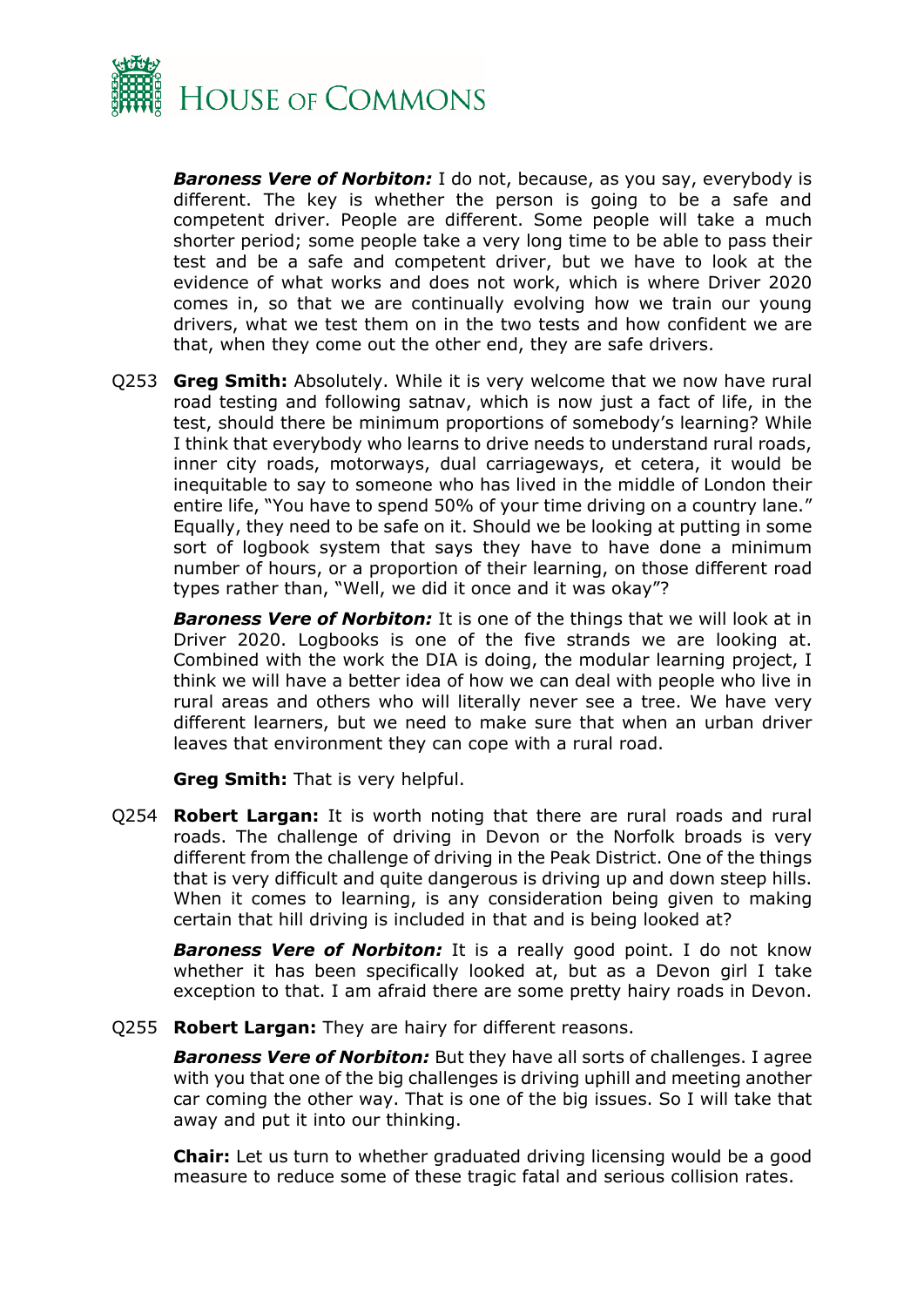

Q256 **Lilian Greenwood:** Minister, as you said earlier, and it is in your evidence, a road traffic crash is the single greatest cause of death for 15 to 24-yearolds. It is pretty sobering stuff. The Transport Research Laboratory conducted an in-depth review for the Department in 2013 and recommended introducing a form of graduated driving licence. The Department committed to commissioning research into the social and economic consequences of GDL in its 2019 road safety statement. Is that work ongoing, and how open minded are you personally about the benefits of a GDL system?

*Baroness Vere of Norbiton:* We have to remain open minded about the benefits of any intervention, but GDL is not consistent the world over. All sorts of things fall into the GDL system, and different countries have different interventions. At this moment we are not progressing work on GDL but focusing on the Driver 2020 intervention, because that is £2 million-worth of research that we believe will give us the evidence to set out what we need to do further. While it was under consideration for a while, we are not taking it further forward at the moment, in particular because of the coronavirus pandemic and the impact on young people's employment. It is not something that we are proceeding with.

Q257 **Lilian Greenwood:** I think that is an incredibly disappointing answer. In your own evidence you cite the TRL report, which says, "Some interventions, such as graduated driving licensing systems that entail minimum learning periods and restrictions on night-time driving and carrying peer-age passengers when solo driving begins, have been well researched and evaluated." We know they work; we have known it for a long time. Why are you looking for new evidence about alternative interventions and discounting ones that you know are effective?

**Baroness Vere of Norbiton:** As I said previously, there is no single definition of what graduated driving licensing is. There are elements of graduated driving licensing that we will look at within Driver 2020 and other interventions we might put in the test, including the theory test. There are all sorts of different things. It is absolutely not the case that GDL is a silver bullet—absolutely not—and we have taken the decision that we want to try other routes.

Q258 **Lilian Greenwood:** Has the Department dropped that commitment in the 2019 road safety statement? Whose decision was that?

*Baroness Vere of Norbiton:* We are not taking it forward at this time.

Q259 **Lilian Greenwood:** What level of consultation have you had with the Northern Ireland Department for Infrastructure, which, as you know, is considering the implementation of GDL in the near future?

*Baroness Vere of Norbiton:* That is interesting. We are in contact with the Department for Infrastructure, and we will very much look at the system of GDL it is looking at. Remember that Northern Ireland starts in a very different place anyway. It already has a 45 mph speed limit for learners, so its learners are not getting used to higher speeds when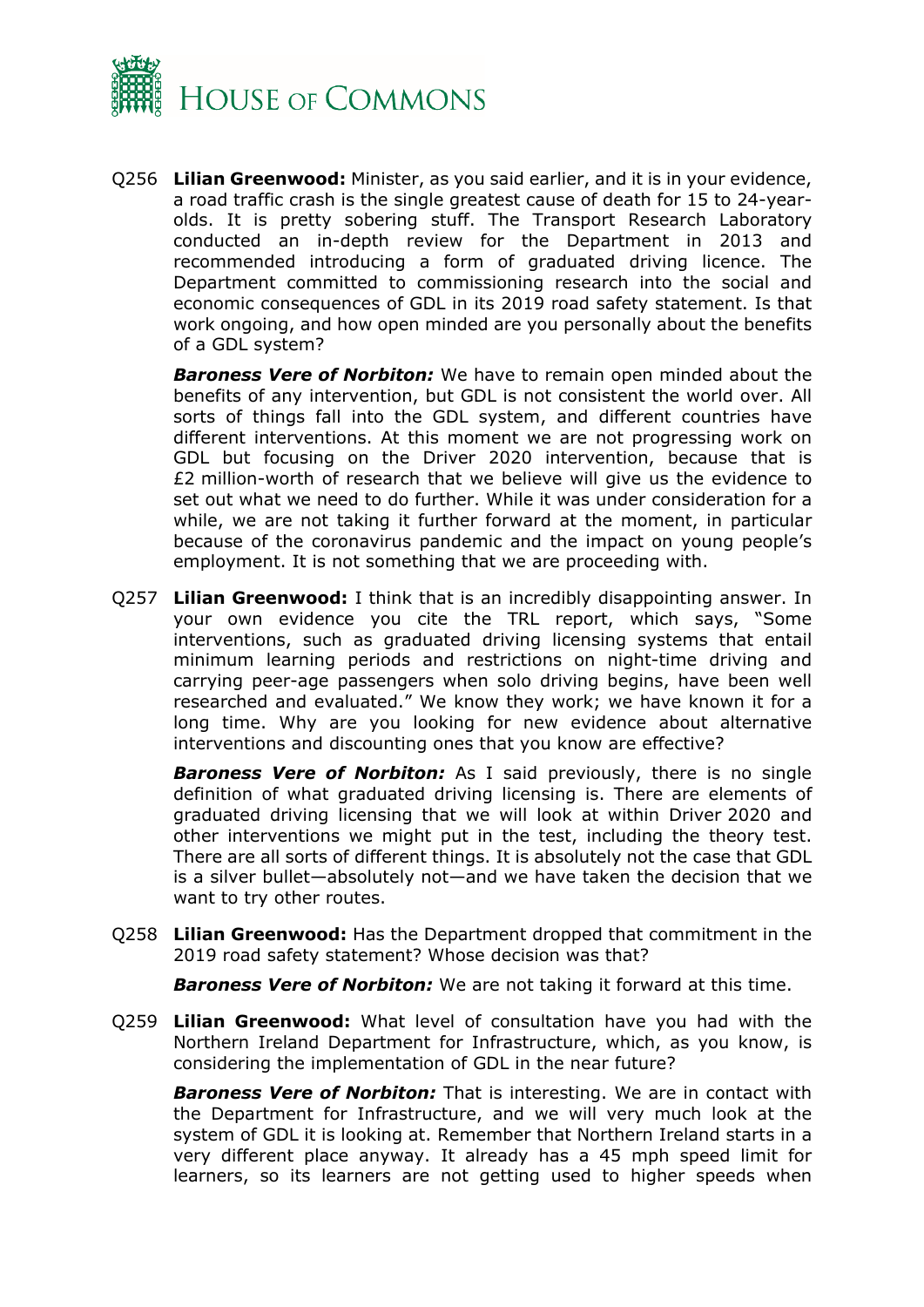

learning. It is an unusual approach, but it is one that it has decided is right for Northern Ireland. Each country is looking at this separately. I believe that Northern Ireland is looking at a minimum learning period of six months, a logbook and some passenger restrictions. It has different number plates; it has learner and novice driver plates. Of course, we will look at what happens in Northern Ireland and all over the world, but, as I said at the outset, quite interestingly the countries that do have a form of GDL—if you look at the road safety statement, each country is very different—they start from massively higher mortality rates than we do. In the US it is four times more, and that is a very high number.

Q260 **Lilian Greenwood:** Is that an argument for not doing anything? When you receive research conducted by TRL finding that graduated driving licences could save 41 lives and £191 million a year, is there not a strong case for taking action? In Great Britain their estimate is 41 lives.

*Baroness Vere of Norbiton:* But there are many different things that you can do to reduce road traffic deaths.

Q261 **Lilian Greenwood:** Some of which are evidenced and evaluated, and some of which are not. This evidence has been evaluated.

*Baroness Vere of Norbiton:* Our Driver 2020 programme will also be providing evidence. This is a unique programme; it has not been done anywhere in the world, and it is huge in terms of its intervention. We are going to look at what happens to Driver 2020 rather than jump in and put restrictions on young people at this time.

Q262 **Lilian Greenwood:** Sixteen to 17-year-old drivers are four times more likely to die in a crash when carrying young passengers than when driving alone. There was a case just this week when four young people were killed in an accident in the west midlands. What is your view on implementing passenger restrictions on young drivers as part of a GDL scheme for a six-month period after they pass their test? As you say in your own evidence, young and novice drivers are at greatest risk in that first sixmonth period. Why is that not worth looking at?

**Baroness Vere of Norbiton:** It is not that it is not worth looking at; everything is worth looking at, but it is not the case that we are going to put those restrictions on at this time.

Q263 **Lilian Greenwood:** Collisions involving young drivers happen disproportionately at night. TRL told us that night-time driving restrictions for young drivers from midnight to 5 am could save 453 casualties a year. Will you be considering any night-time driving restrictions as part of a GDL scheme?

*Baroness Vere of Norbiton:* There is always a balance between safety, efficient mobility and making sure that young people can get to where they want to be. There are other ways to achieve the same outcome, and that involves education and making sure that the training and testing is really good. Saying that for the first six months you should not drive at night and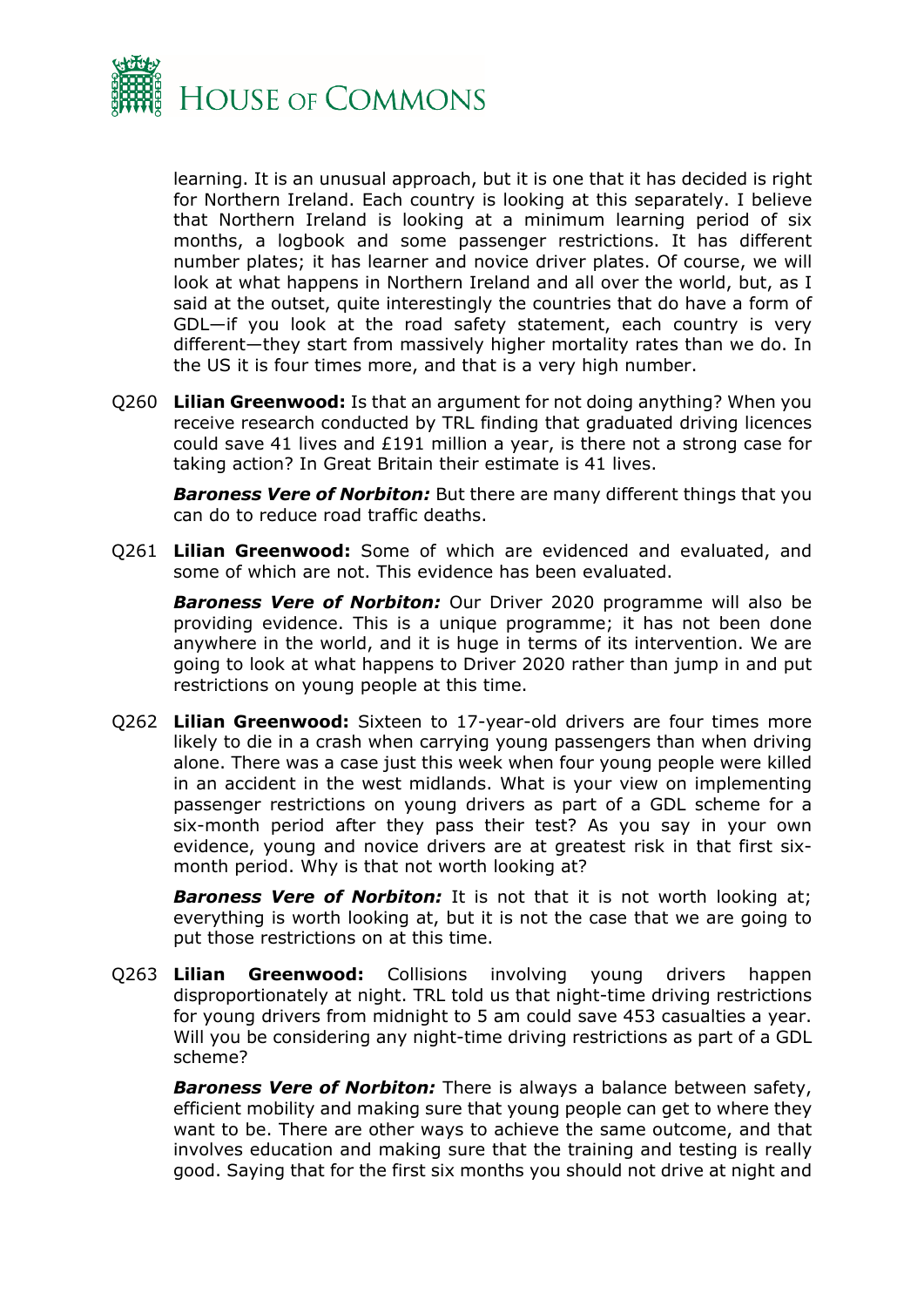

after six months, all of a sudden, you can drive at night, but you have had no practice at driving at night for six months, does not strike me as being sensible.

Q264 **Lilian Greenwood:** But it is not saying they should not drive at night; it is saying they should not drive after midnight. You will have had six months' practice driving in the dark and gaining experience. I simply make the point that 99 families last year were devastated by the loss of young people. How many lives have to be lost before you will consider action that you know will have an impact rather than actions you are currently testing out that might or might not have an impact?

**Baroness Vere of Norbiton:** Lilian, as you know, road safety is a very difficult subject, in that every situation is unique. The type of drivers is extremely diverse, and at this time we are not taking a blanket approach to a very diverse set of people.

Q265 **Karl McCartney:** Minister, thank you for your answers so far in this section. I want to be perhaps a little less emotive than the former Chair of the Committee. It might not surprise you that I come at this from a slightly different angle.

I do not think graduated driving licences are a particularly good idea. The vast majority of young people we spoke to in one of our witness sessions did not think it was a good idea either. If graduated driving licences per se were to be brought in, do you think they should apply to people in their 30s who have just passed their test? Because people's night vision degenerates as they get older, should there be graduated driver licences for older people rather than picking on young people?

**Baroness Vere of Norbiton:** Thank you for an extremely hypothetical question. What you have highlighted is that we have to be really careful when we put in place restrictions that affect a large number of people, whether they are young or old. There are all sorts of things you can do in road safety to save a very significant number of lives. You could make every single car have a speed limit of 20 mph. We would be golden, but you would not do that. Therefore, we must have a very careful balance in terms of what can be done to make sure that drivers are as safe and competent as possible, whether they are young, middle-aged or old. That is absolutely what we have to achieve, and I do not think that looking at specific restrictions at this time is wise.

**Karl McCartney:** Life is risky, but we want to minimise the risk.

Q266 **Chair:** We have had a lot of evidence, some of which has been contradictory, about whether we should or should not have more restrictions. A lot of the evidence has been weighted towards the learning process before you get to tests and whether it should perhaps be changed to suit all conditions, or seasons, et cetera. I want to ask about intensive driving courses. I looked up one of these courses. It is called Seven Days Driving, albeit they offer nine days on this one. This would be suitable for a complete beginner. It comprises 45 hours in nine days, which is five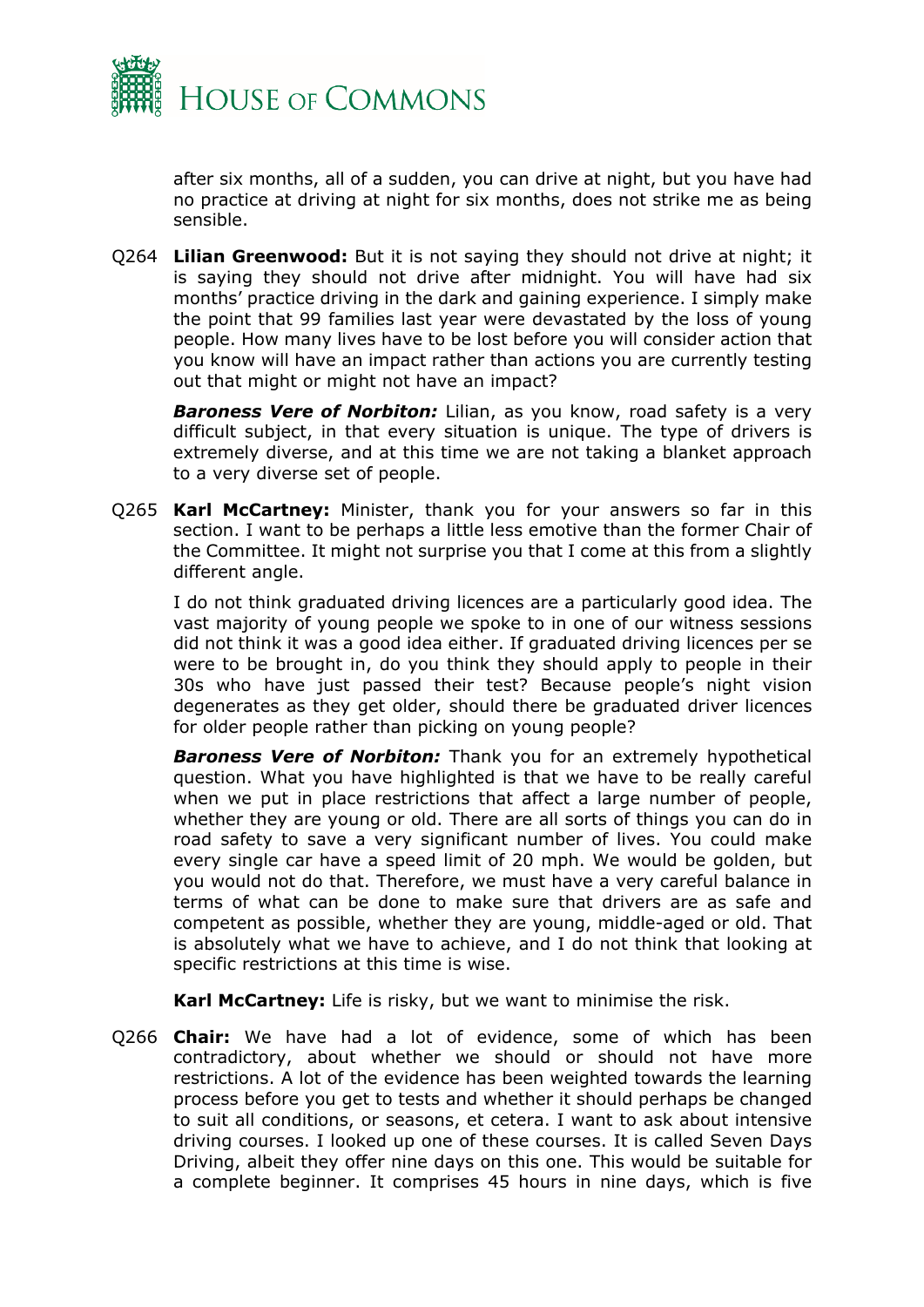

hours a day. Do you think this is the way to teach people to drive, bearing in mind that they will not get the full range of seasons and it is also quite tiring for first-time drivers who have to drive for five hours a day?

**Baroness Vere of Norbiton:** We are not proposing to ban those sorts of courses. They might be suitable for certain people, but I recognise that they have their limitations. It is something we will take away and consider further, but I agree with you that you cannot possibly have all seasons and you may not be able to do it in all environments. At the end of the day, is there evidence to show that people who pass their tests on those sorts of courses are any less safe? I am not sure there is. For the right sort of person it could be perfectly suitable.

Q267 **Chair:** Do we know that? It is an interesting point. In terms of data, do we track collision rates for those who have passed on an intensive-driving course versus those who have taken a more conventional one?

*Baroness Vere of Norbiton:* I am not sure that we have the data. Our data is based on the individual. If an individual books a test, we would not know where that person had previously learned to drive.

Q268 **Chair:** In my day I remember that those who took this course tended to have some driving experience already. They also potentially tended to be individuals who did not necessarily consider carefully the risks; they already felt confident enough to even do an intensive-driving course. I just wonder whether the data show that, while those people may pass because they know how to handle a car to get them through the test, they are not the most careful drivers because they might be less risk averse.

*Baroness Vere of Norbiton:* Or you might be the sort of driver who needs to drive for your work and pass a driving test very quickly because it is very important. I am trying to think of an example for another form of transportation where there is a time-elapsed element to it. If you are learning to fly, are you a better pilot if you learn over two years or if you do the modules back to back, because you remember more from the last one and accumulate experience and knowledge much more quickly? I do not know. David, do you have anything on this one?

*David Buttery:* No. The Minister is right. We will not have data on exactly how individuals learn from the information we get from DVLA and DVSA, but it is certainly something we can think about in how we look at the risk factors that exist around intensive courses. It is something we need to take back and have a look at.

Q269 **Chair:** Notwithstanding there is no data on it, there are no plans to change and review intensive driving courses.

*Baroness Vere of Norbiton:* There are no plans to do that, but, as David says, we will take that away and look at it, and see if we can find any evidence that they are not doing what they should.

**Chair:** We are going to talk next about telematics. We heard from the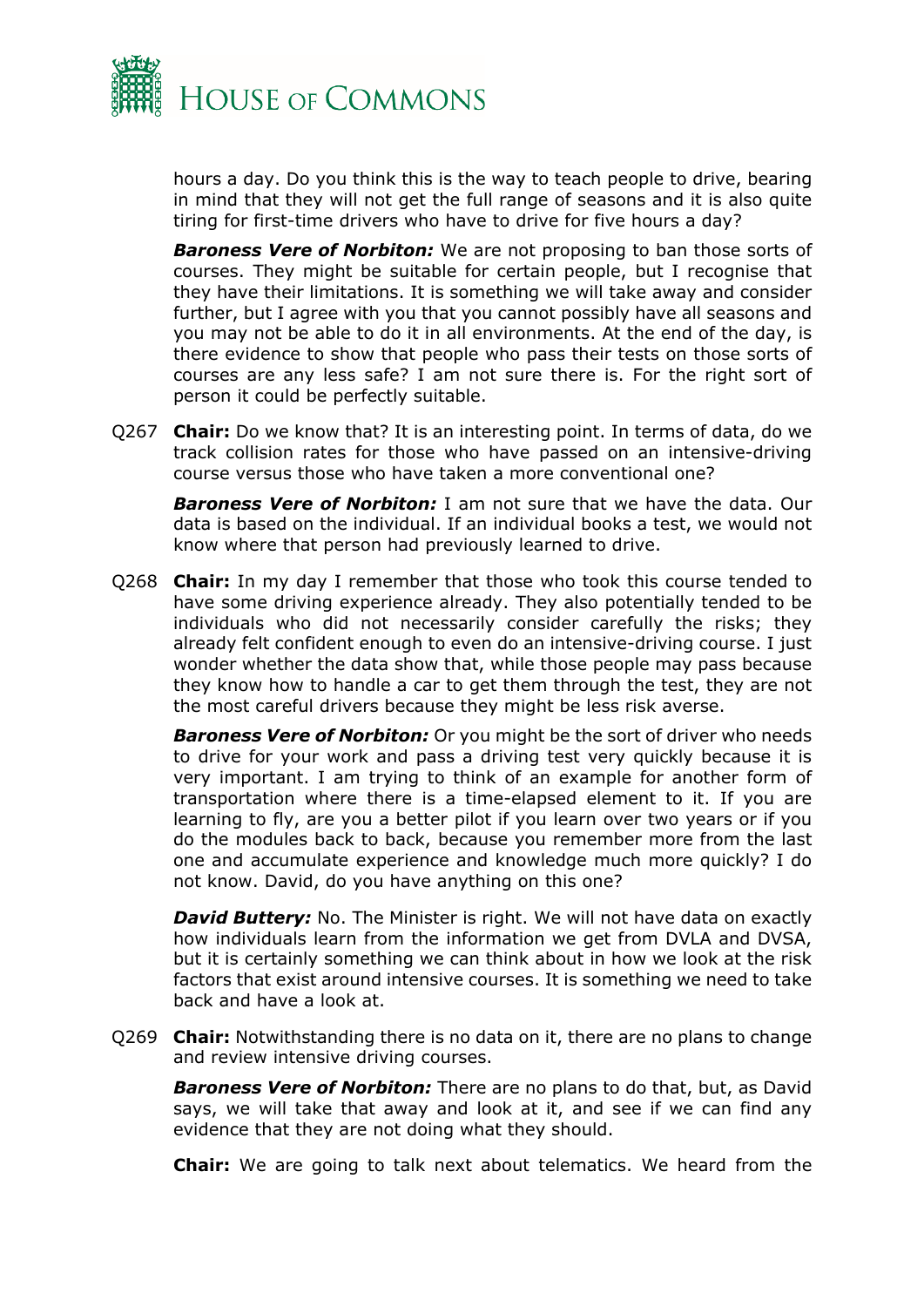

insurance industry in our previous session.

Q270 **Grahame Morris:** Minister, earlier you mentioned Driver 2020 and touched on telematics. It is absolutely clear from the earlier exchanges how important robust evidence and reliable data is before we can make decisions that will help to reduce collision rates for young and novice drivers. Black boxes have been shown to reduce the crash risk by 46%. What is your view on how effective black boxes can be in improving young and novice driver safety?

*Baroness Vere of Norbiton:* I am a big fan of black boxes and those sorts of interventions that provide real-time feedback on how people are driving. It is one of the items we are looking at in Driver 2020. One of the post-test interventions is: can telematics provide the right sort of feedback? Next time I speak to the insurance industry I am going to raise it with them, because it is a very useful intervention. I do not think we are going to be mandating it any time soon, but certainly within their pricing structures it would be very interesting to see whether they can do more to encourage young people to have telematics and a black box in their car.

Q271 **Grahame Morris:** You might be aware that the Committee held an engagement session with young drivers and students. They were quite enthusiastic about the value of black boxes maybe, as you alluded to just now, because of the potential for financial savings on insurance premiums. Given your enthusiasm in response to my first question about the introduction of these black boxes and their proven benefits, did you just say you were ruling out legislation for the mandatory use of such black boxes for a particular period after someone has passed their test? Can you clarify that?

*Baroness Vere of Norbiton:* We are not going to make them mandatory now. That does not necessarily mean that we would not do so in the future. For example, imagine that Driver 2020 shows that the telematics feedback system is the standout winner of all the different interventions that we are proposing. We would then look at it and take a different view. We would also look to speak to the insurance industry. Why do people take up telematics and why don't they? That is a really important question. From my personal point of view, it can be a very positive feedback loop for young drivers to know how their driving is going, because they know that somebody, usually their mother, is getting the texts.

Q272 **Grahame Morris:** I can understand that. Technology is changing all the time and there are myriad different phone-based apps. It is perfectly feasible to have not a hard-wired black box in the car but a device-based app that could provide the same data and information and be effective in improving safety. I understand that bit.

Moving on, you mentioned discussions with the insurance industry. The AA, RAC and British Insurance Brokers Association have all called for the insurance premium tax to be waived for telematics-based insurance policies. Does the Department, or do you personally, have a view on this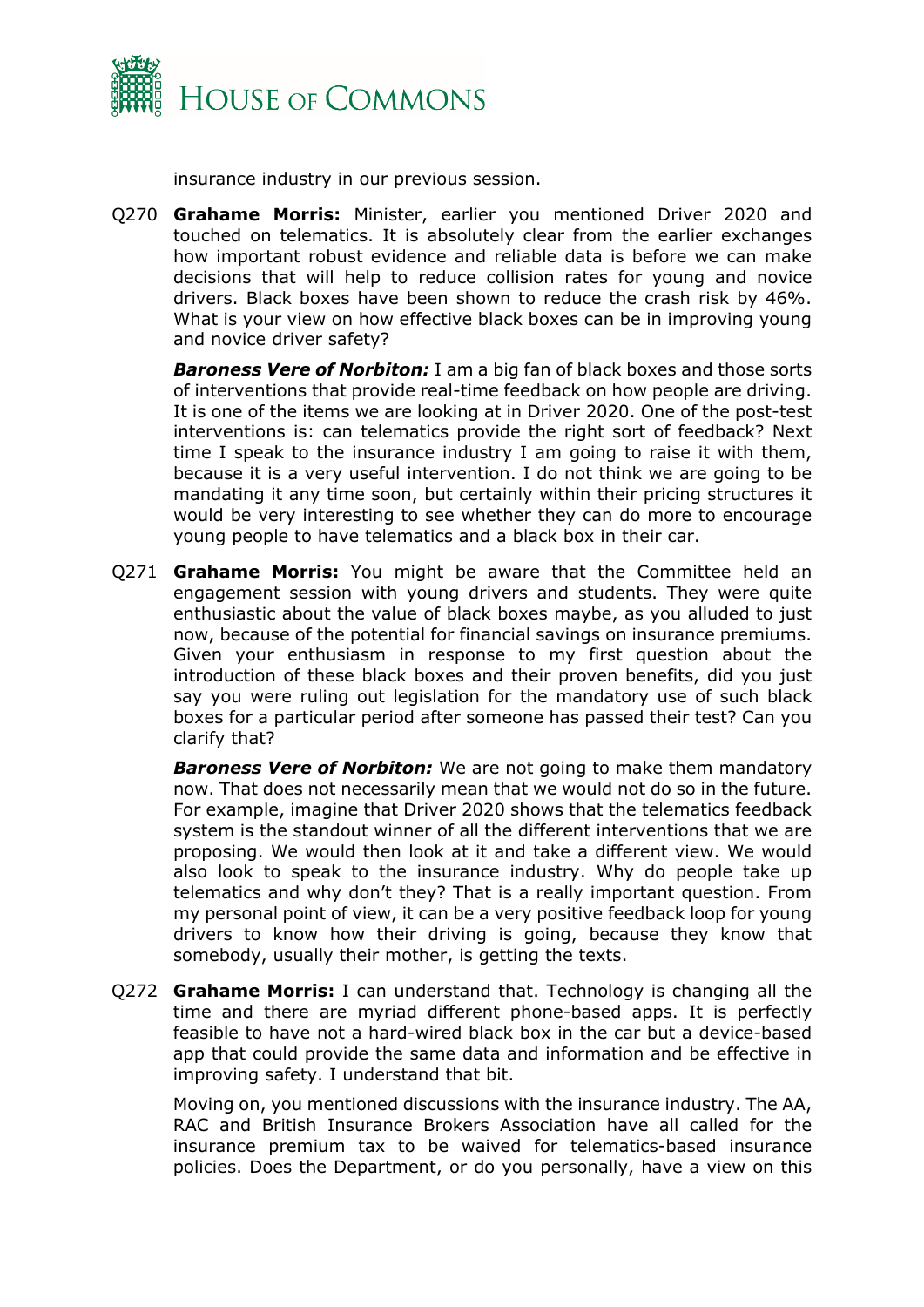

suggestion?

*Baroness Vere of Norbiton:* I would not want to have a view on it. That is a matter for the Treasury.

Q273 **Grahame Morris:** You do not think there would be value in that? Is it a financial decision that you could not even seek to influence by venturing an opinion?

*Baroness Vere of Norbiton:* Grahame, as you know, the insurance industry is a highly competitive market, and it is also a private market. Particularly for very new drivers, it is the case that telematics policies are cheaper, so I would put the emphasis back on to the insurance industry and just say, "If we really do want to make sure that young people are not making claims, you need to think about your pricing for telematics products."

**Grahame Morris:** We definitely agree on that point. I know that time is short, so I will hand back to the Chair in case I have missed anything or other areas need to be covered.

Q274 **Chair:** We are doing very well for time; we have been very efficient. I want to ask one further question related to insurance. In this country insurance pricing tends to be by class. Therefore, young people are all grouped together as being young and therefore at risk. I believe that in the States, where it is more regulated, one looks more at the risk profile of the individual being insured. Do you believe that insurance is delivering value for money to young people, or is there a danger that it just makes sweeping generalisations about the way they drive, which is not necessarily relevant to that type of person and risk?

*Baroness Vere of Norbiton:* The insurance market is highly competitive. With the advent of price comparison websites, it has become even more competitive. I am sure you have had the same experience as me sometimes when you look at a policy and cannot quite imagine how two different insurers have hugely different prices, but we have to let them price their own risk. They know more about their market than we do. I think that intervening in that way would result in disincentives and also make the market not as competitive as it is now.

Q275 **Chair:** We saw previously a differentiation in policy—again, the insurance industry tends to take a rather wide view—between male drivers and female drivers, working on the basis that a male driver is more likely to have a collision than a female driver. That was found by the European Court of Justice, or its predecessor, to breach anti-discrimination laws. Obviously, we will be free from the boundaries of Europe next year. Would there be any plans to allow changes in law so that that differentiated pricing policy between genders could be brought back in, or is the idea just to leave it?

**Baroness Vere of Norbiton:** It is not something that I am aware is being considered, but insurance is a policy area that falls more under the Treasury. I am not aware that it is being considered.